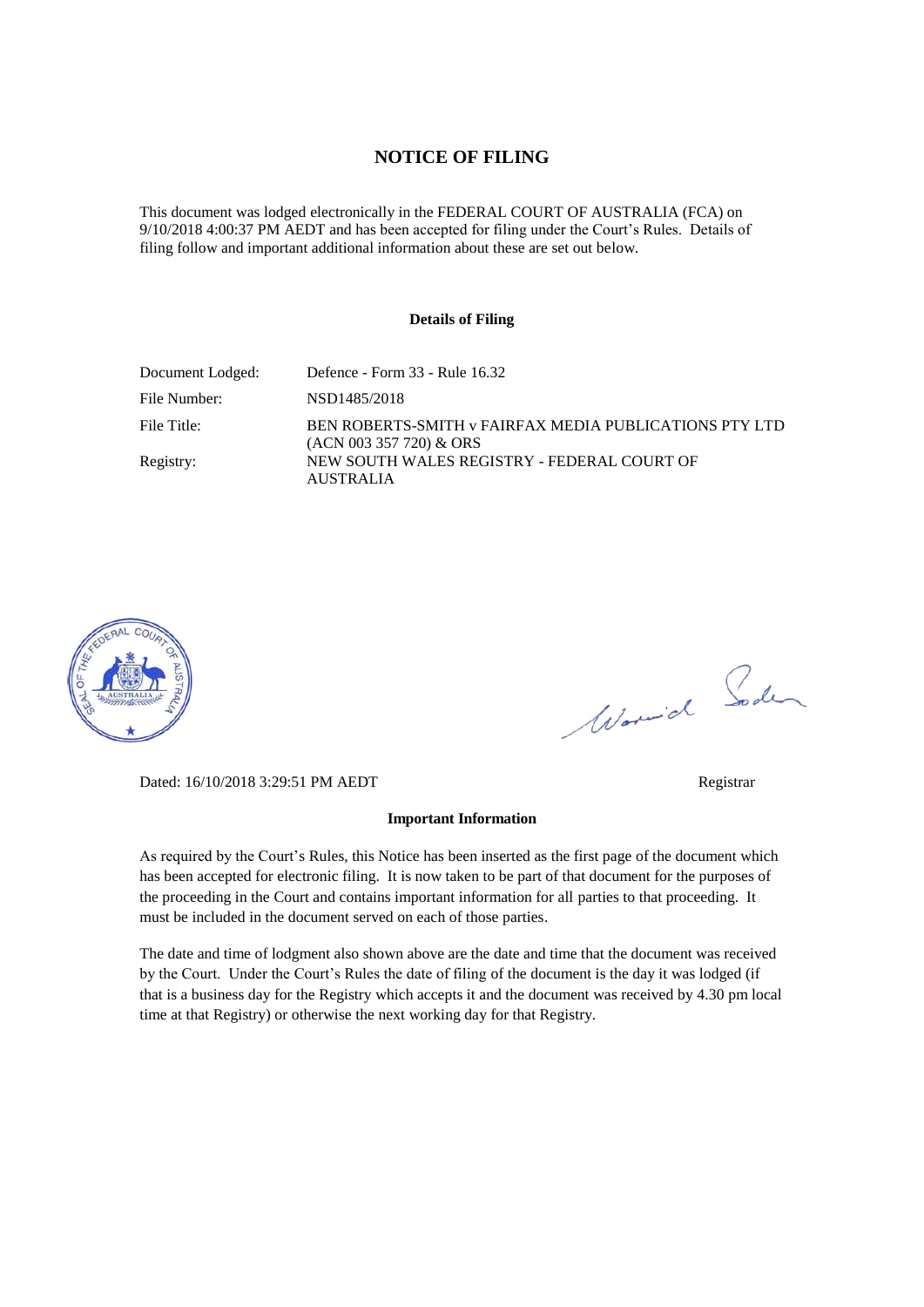Form 33 Rule 16.32



# **Defence to Statement of Claim**

No. NSD1485 of 2018

Federal Court of Australia District Registry: New South Wales Division: General

# **Ben Roberts-Smith**

Applicant

# **Fairfax Media Publications Pty Limited** and others

Respondents

The Respondents rely upon the following facts and assertions in answer to the Statement of Claim filed by the Applicant on 17 August 2018 (the **Statement of Claim**):

- 1. The Respondents admit the allegations contained in paragraph 1 of the Statement of Claim.
- 2. In answer to paragraph 2 of the Statement of Claim, the First Respondent:
	- (a) admits the allegations contained in sub-paragraphs (a) and (b); and
	- (b) do not admit the allegations contained in sub-paragraph (c).
- 3. The Respondents admit the allegations contained in paragraph 3 of the Statement of Claim.
- 4. In answer to paragraph 4 of the Statement of Claim, the First, Second and Third Respondents:
	- (a) admit that on 9 June 2018 they published the first matter complained of;
	- (b) deny that the first matter complained of was of and concerning the Applicant; and

| <b>Address for service</b> |                                                                         | Melbourne VIC 3000               | Level 23, Rialto Towers, 525 Collins Street            |                 |  |  |
|----------------------------|-------------------------------------------------------------------------|----------------------------------|--------------------------------------------------------|-----------------|--|--|
| Email                      |                                                                         | Peter.Bartlett@minterellison.com |                                                        |                 |  |  |
| Tel                        | +61 3 8608 2037                                                         |                                  | Fax                                                    | +61 3 8608 1088 |  |  |
| Law firm                   |                                                                         | Minter Ellison                   |                                                        |                 |  |  |
| Prepared by                |                                                                         |                                  | Peter Bartlett                                         |                 |  |  |
| Filed on behalf of         |                                                                         |                                  | Chris Masters and David Wroe, Respondents              |                 |  |  |
|                            |                                                                         |                                  | Fairfax Media Publications Pty Limited, Nick McKenzie, |                 |  |  |
|                            | (C)<br>otherwise do not admit the allegations contained in paragraph 4. |                                  |                                                        |                 |  |  |

(c) otherwise do not admit the allegations contained in paragraph 4.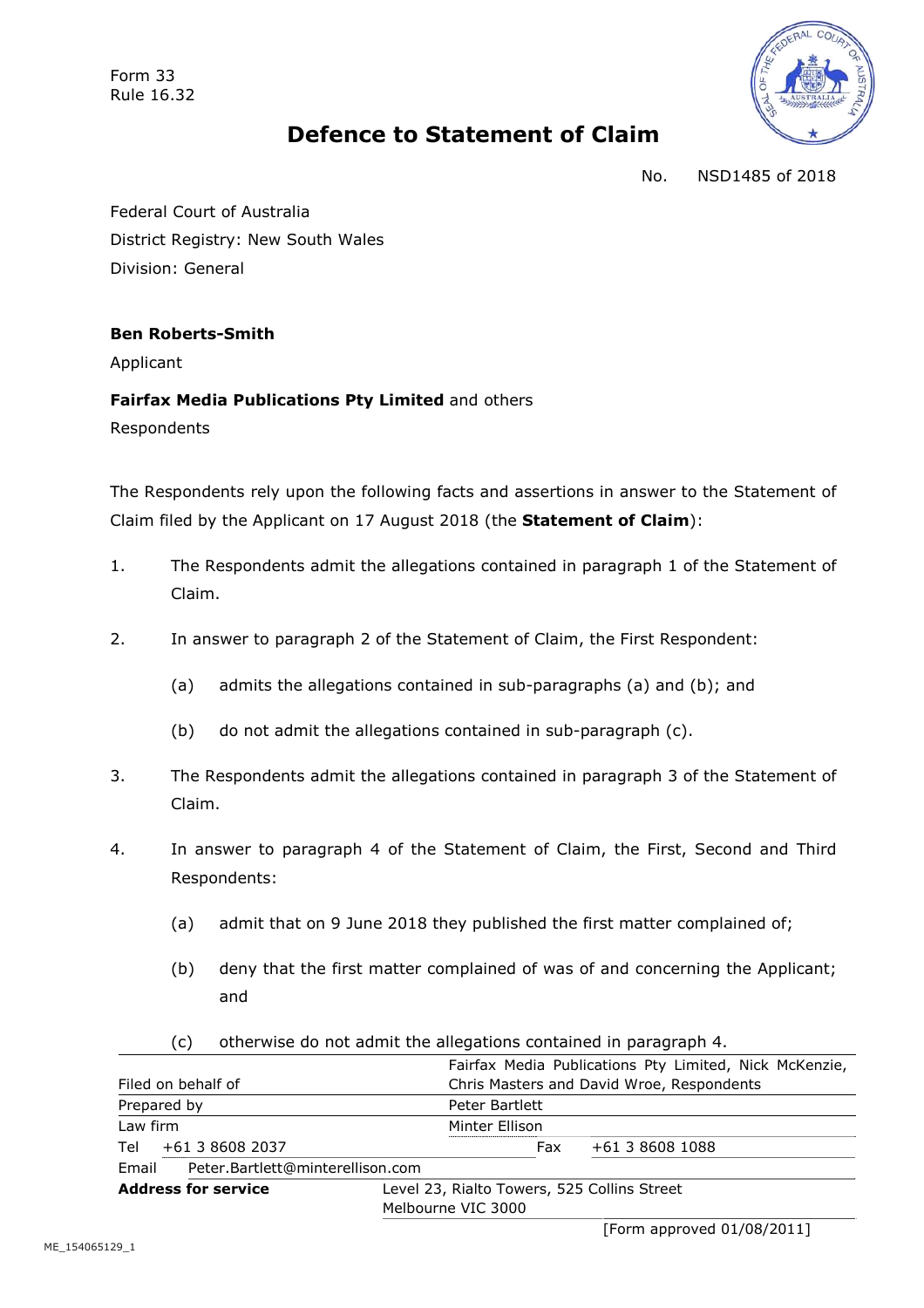- 5. In answer to paragraph 5 of the Statement of Claim, the Respondents deny that the first matter complained of, in its natural and ordinary meaning:
	- (a) was reasonably capable of conveying, or in fact conveyed, any of the imputations set out in paragraph 5 of the Statement of Claim; or
	- (b) was reasonably capable of being, or was in fact, defamatory of the Applicant, in the sense alleged in the imputations set out in paragraph 5 of the Statement of Claim or otherwise.
- 6. In answer to paragraph 6 of the Statement of Claim, the First, Second and Third Respondents:
	- (a) admit that on about 8 June 2018 they published the second matter complained of;
	- (b) deny that the second matter complained of was of and concerning the Applicant; and
	- (c) otherwise do not admit the allegations contained in paragraph 6.
- 7. In answer to paragraph 7 of the Statement of Claim, the Respondents deny that the second matter complained of, in its natural and ordinary meaning:
	- (a) was reasonably capable of conveying, or in fact conveyed, any of the imputations set out in paragraph 7 of the Statement of Claim; or
	- (b) was reasonably capable of being, or was in fact, defamatory of the Applicant, in the sense alleged in the imputations set out in paragraph 7 of the Statement of Claim or otherwise.
- 8. In answer to paragraph 8 of the Statement of Claim, the First, Second and Third Respondents:
	- (a) admit that on 10 June 2018 they published the third matter complained of;
	- (b) deny that the third matter complained of was of and concerning the Applicant; and
	- (c) otherwise do not admit the allegations contained in paragraph 8.
- 9. In answer to paragraph 9 of the Statement of Claim, the Respondents deny that the third matter complained of, in its natural and ordinary meaning:
	- (a) was reasonably capable of conveying, or in fact conveyed, any of the imputations set out in paragraph 9 of the Statement of Claim; or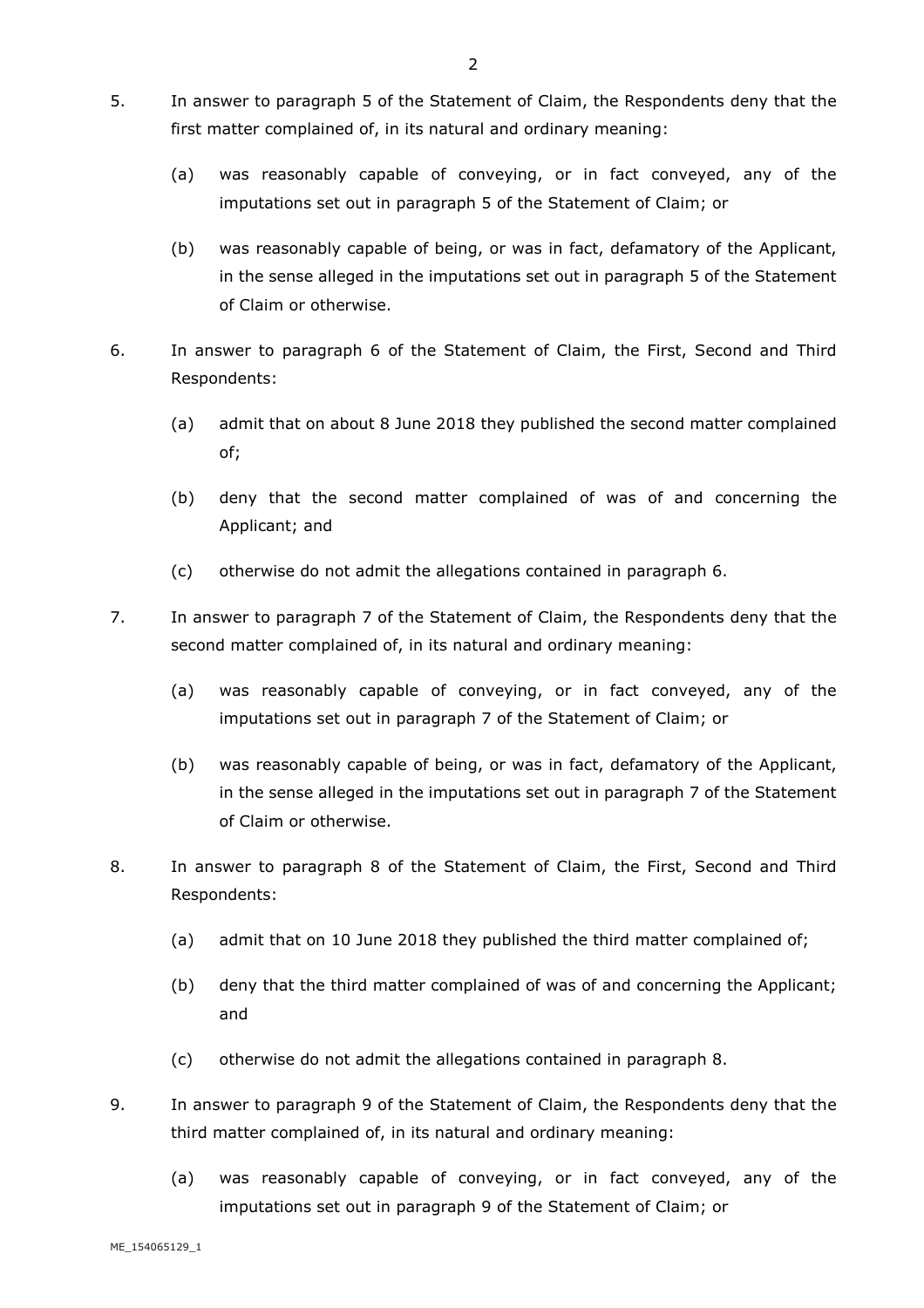- (b) was reasonably capable of being, or was in fact, defamatory of the Applicant, in the sense alleged in the imputations set out in paragraph 9 of the Statement of Claim or otherwise.
- 10. In answer to paragraph 10 of the Statement of Claim, the First, Second and Third Respondents:
	- (a) admit that on about 9 June 2018 they published the fourth matter complained of;
	- (b) deny that the fourth matter complained of was of and concerning the Applicant; and
	- (c) otherwise do not admit the allegations contained in paragraph 10.
- 11. In answer to paragraph 11 of the Statement of Claim, the Respondents deny that the fourth matter complained of, in its natural and ordinary meaning:
	- (a) was reasonably capable of conveying, or in fact conveyed, any of the imputations set out in paragraph 11 of the Statement of Claim; or
	- (b) was reasonably capable of being, or was in fact, defamatory of the Applicant, in the sense alleged in the imputations set out in paragraph 11 of the Statement of Claim or otherwise.
- 12. In answer to paragraph 12 of the Statement of Claim, the Respondents:
	- (a) admit that on 11 August 2018 they published the fifth matter complained of; and
	- (b) otherwise do not admit the allegations contained in paragraph 12.
- 13. In answer to paragraph 13 of the Statement of Claim, the Respondents deny that the fifth matter complained of, in its natural and ordinary meaning:
	- (a) was reasonably capable of conveying, or in fact conveyed, any of the imputations set out in paragraph 13 of the Statement of Claim; or
	- (b) was reasonably capable of being, or was in fact, defamatory of the Applicant, in the sense alleged in the imputations set out in paragraph 13 of the Statement of Claim or otherwise.
- 14. In answer to paragraph 14 of the Statement of Claim, the Respondents:
	- (a) admit that on about 10 August 2018 they published the sixth matter complained of; and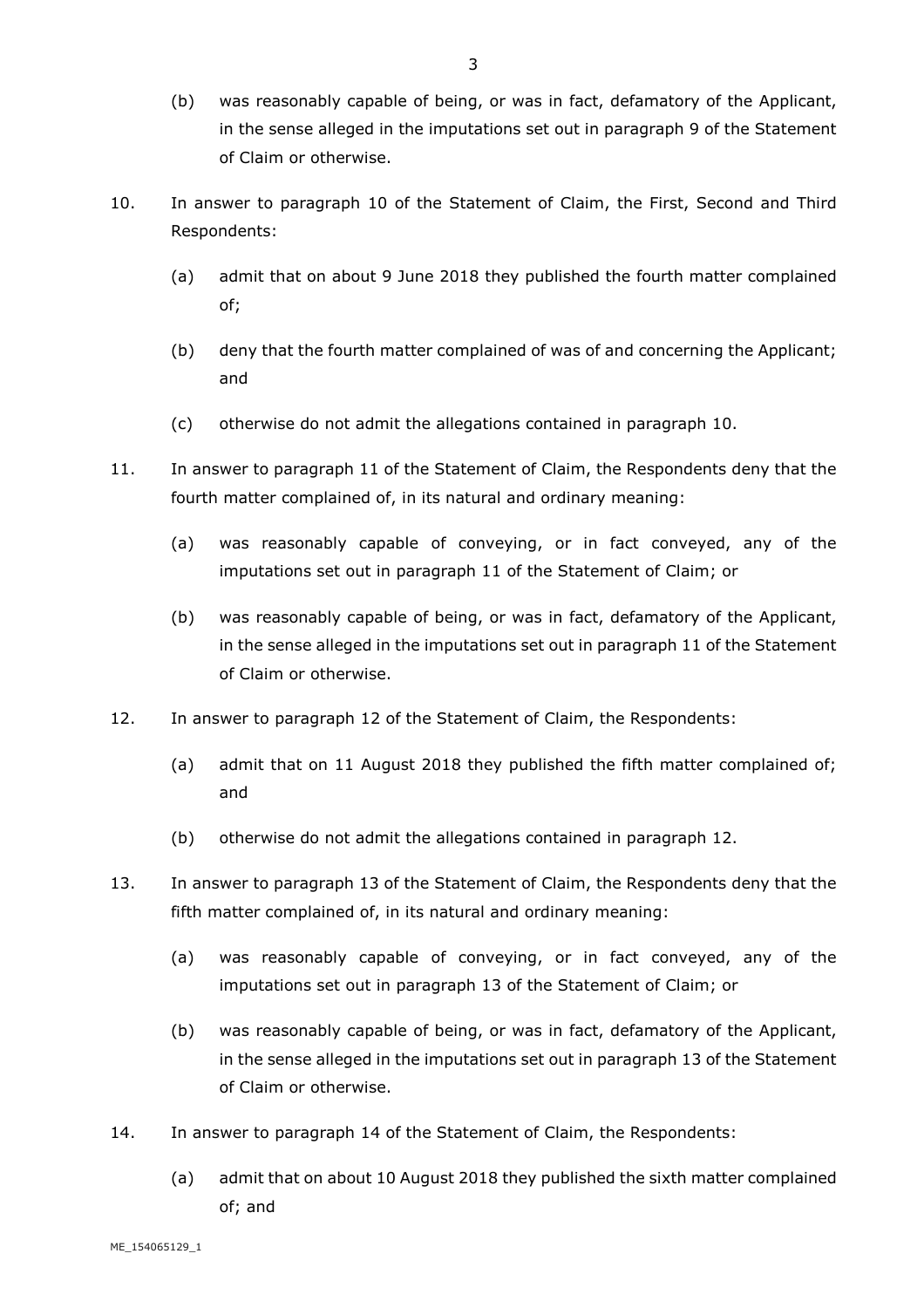- (b) otherwise do not admit the allegations contained in paragraph 14.
- 15. In answer to paragraph 15 of the Statement of Claim, the Respondents deny that the sixth matter complained of, in its natural and ordinary meaning:
	- (a) was reasonably capable of conveying, or in fact conveyed, any of the imputations set out in paragraph 15 of the Statement of Claim; or
	- (b) was reasonably capable of being, or was in fact, defamatory of the Applicant, in the sense alleged in the imputations set out in paragraph 15 of the Statement of Claim or otherwise.
- 16. The Respondents deny the allegations contained in paragraph 16 of the Statement of Claim.
- 17. The Respondents deny that the Applicant is entitled to the relief claimed in paragraph 17 of the Statement of Claim or any relief at all.
- 18. Further and in the alternative, the Respondents say that insofar as, and to the extent that, it may be found that the first matter complained of, the second matter complained of, the third matter complained of, the fourth matter complained of, the fifth matter complained of and/or the sixth matter complained of (collectively, the **matters complained of**) were published of and concerning the Applicant and to be defamatory of him in their natural and ordinary meaning, or as bearing one or more of the imputations in paragraphs 5, 7, 9, 11, 13 or 15 of the Statement of Claim (which is denied), but otherwise without admission, the Respondents rely on the following defences:

# **(a) Justification – section 25 of the** *Defamation Act* **2005 (NSW) (Defamation Act)**

Each of the imputations in sub-paragraphs  $5(a)$ ,  $5(b)$ ,  $5(c)$ ,  $7(a)$ ,  $7(b)$ ,  $7(c)$ , 9(a), 9(b), 9(c), 9(d), 11(a), 11(b), 11(c), 11(d), 13(a), 13(b), 13(c), 13(d), 13(e), 13(f), 13(g), 13(h), 15(a), 15(b), 15(c), 15(d), 15(e), 15(f), 15(g) and 15(h) of the Statement of Claim is substantially true.

#### **(b) Contextual truth – section 26 of the** *Defamation Act*

- (i) The third, fourth, fifth and sixth matters complained of each carried the following other imputations in addition to the Applicant's imputations (**Contextual Imputations**):
	- (A) The Applicant broke the moral and legal rules of military engagement and is therefore a criminal.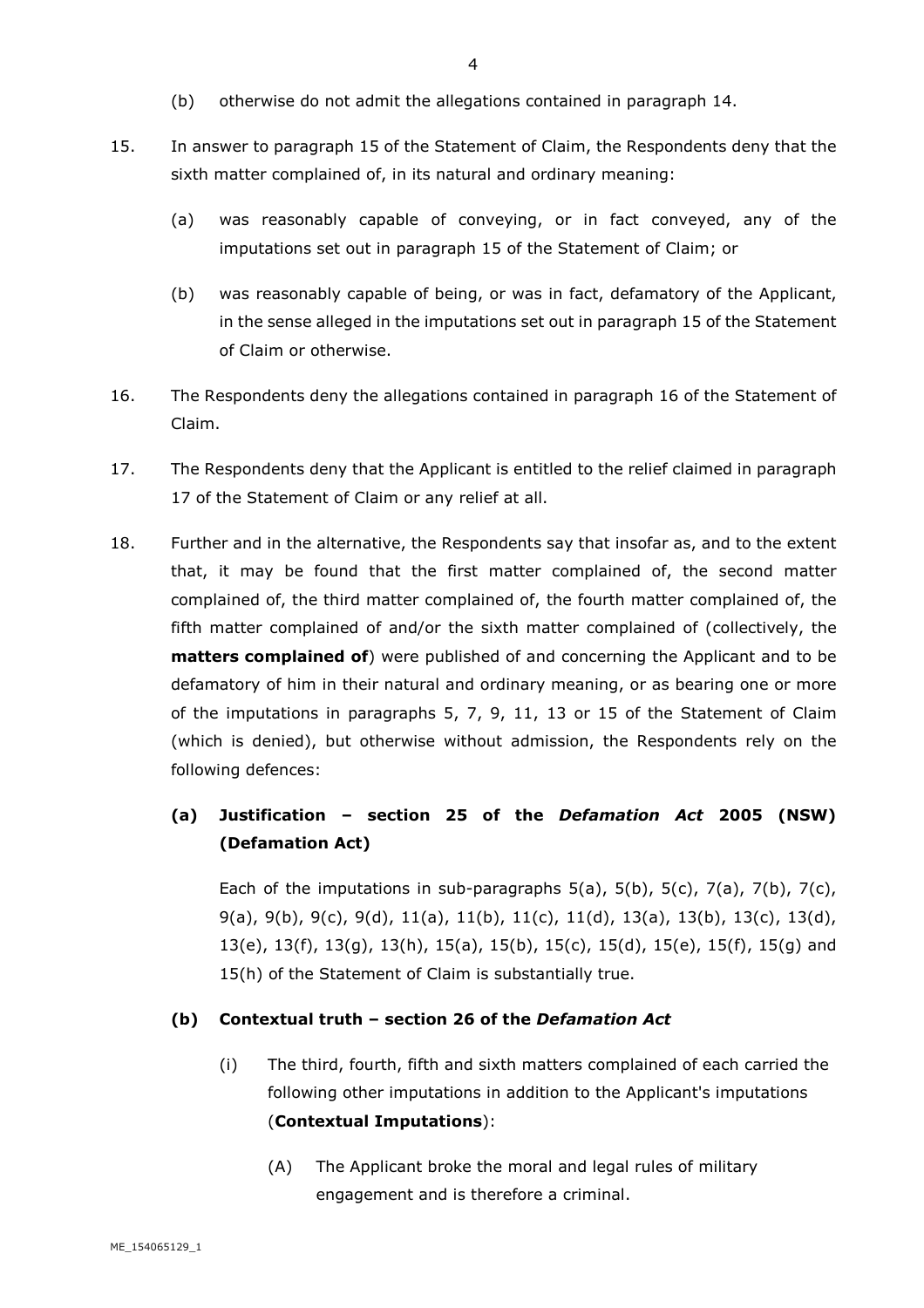- (B) The Applicant disgraced his country Australia and the Australian army by his conduct as a member of the SASR in Afghanistan.
- (ii) Each of the Contextual Imputation is substantially true.
- (iii) By reason of the substantial truth of the Contextual Imputation, each of the imputations pleaded by the Applicant which are found to have been conveyed as alleged by the Applicant, defamatory of him and not substantially true do not further harm the reputation of the Applicant.
- 19. Further and in the alternative, if (which is denied) the Applicant suffered any damage as a result of the publication of the matters complained of and/or the imputations pleaded in paragraphs 5, 7, 9, 11, 13 and 15 of the Statement of Claim, then the Respondents intend to rely upon the following facts and matters in mitigation of such damage:
	- (a) the substantial truth of the imputations in sub-paragraphs  $5(a)$ ,  $5(b)$ ,  $5(c)$ , 7(a), 7(b), 7(c), 9(a), 9(b), 9(c), 9(d), 11(a), 11(b), 11(c), 11(d), 13(a), 13(b), 13(c), 13(d), 13(e), 13(f), 13(g), 13(h), 15(a), 15(b), 15(c), 15(d), 15(e), 15(f), 15(g) of the Statement of Claim and the Contextual Imputations (or so many of them as are established by the Respondents to be substantially true);
	- (b) the Applicant's general bad reputation within the Special Air Service Regiment (**SASR**) of the Australian Defence Force (**ADF**), being that of:
		- (i) a person who broke the moral and legal rules of military engagement;
		- (ii) a bully;
		- (iii) a hypocrite in that he held himself out publicly in a manner not consistent with how he conducted himself within the SASR; and
		- (iv) a person not deserving of the good reputation he enjoyed publicly*.*
	- (c) the facts, matters and circumstances proven in evidence in support of the defences pleaded in this Defence;
	- (d) the circumstances in which it is proved the matters complained of were published;
	- (e) the background context to which (a) to (d) above comprised.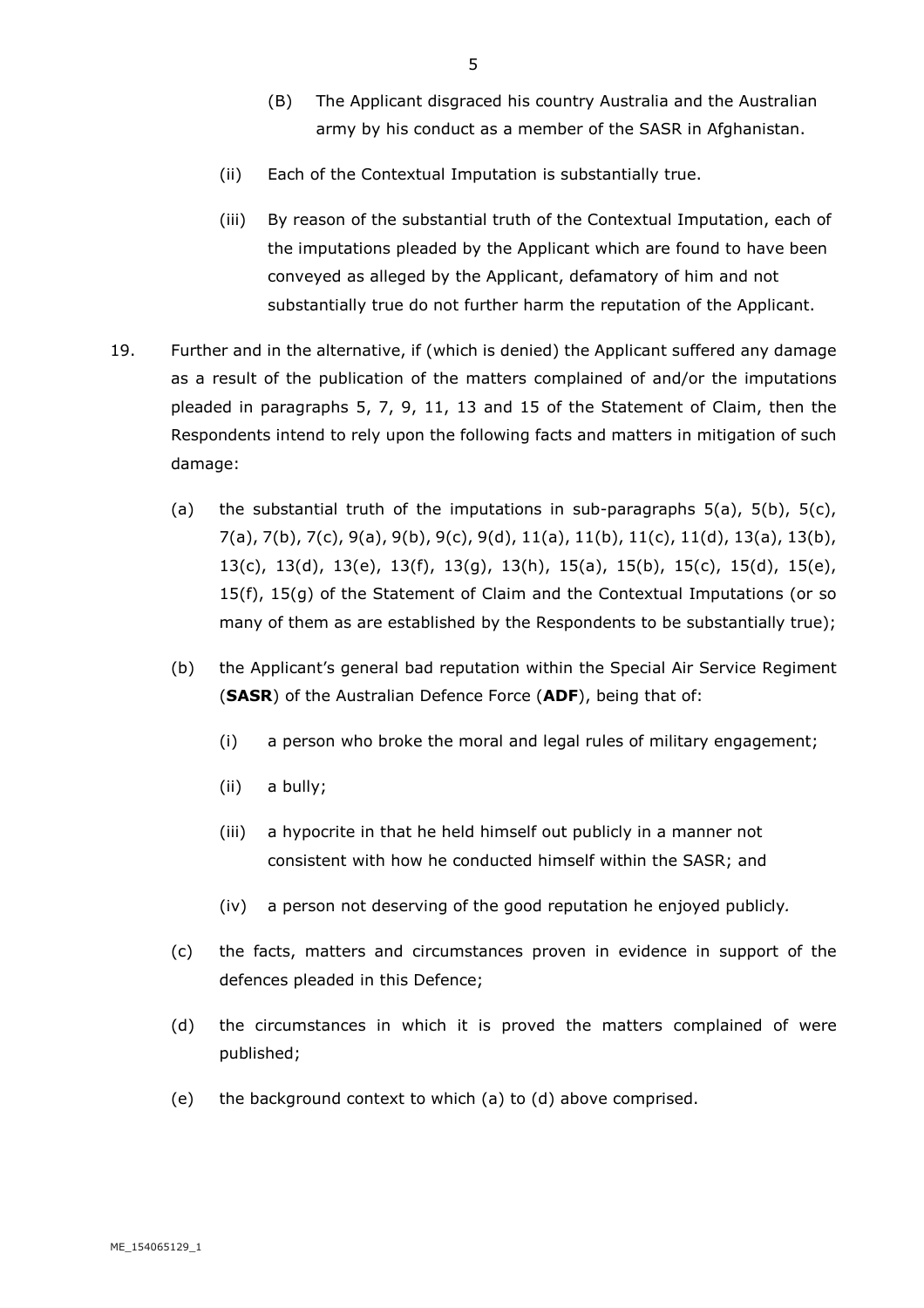#### **PARTICULARS OF TRUTH**

## **The Applicant**

- (1) The Applicant was formerly a member of the SASR.
- (2) The Applicant's final rank within the SASR was Corporal.
- (3) As a member of the SASR the Applicant conducted six operational tours to Afghanistan including:
	- (a) rotation 3 from about May to September 2006;
	- (b) rotation 9 from about March to July 2009;
	- (c) rotation 12 from about March to July 2010;
	- (d) rotation 18 from about June to November 2012.

#### **The Geneva Conventions**

- (4) At all material times the Commonwealth of Australia has been a High Contracting Party to the Geneva Conventions, including the conventions entitled:
	- (a) "Convention relative to the Treatment of Prisoners of War" (the **Third Geneva Convention**); and
	- (b) "Convention Relative to the Protection of Civilian Persons in Time of War" (the **Fourth Geneva Convention**).
- (5) The Respondents rely upon the terms of the Third Geneva Convention and the Fourth Geneva Convention for their full force and effect.
- (6) Article 3 of the Third Geneva Convention provides, in substance, that persons taking no active part in hostilities, including members of armed forces who have laid down their arms and those placed out of action due to sickness, wounds, detention or any other cause, shall in all circumstances be treated humanely.
- (7) Article 3 of the Third Geneva Convention further provides, in substance that the following acts (amongst others) are prohibited at any time any in any place with respect to persons taking no active part in hostilities, including those persons referred to in the preceding paragraph:
	- (a) violence to life and person, in particular murder of all kinds, mutilation, cruel treatment and torture; and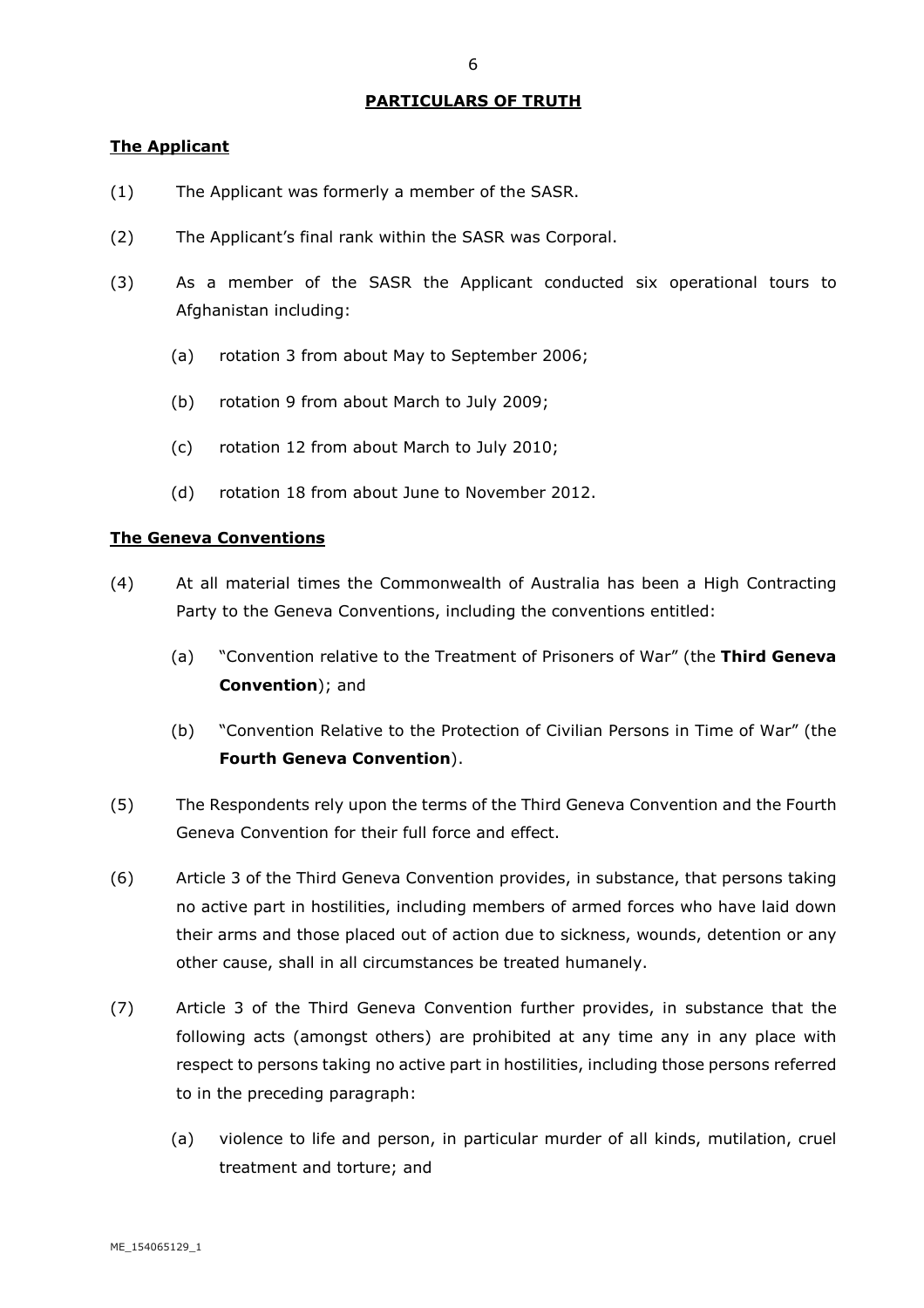- (b) the passing of sentences and the carrying out of executions without previous judgment pronounced by a regularly constituted court affording all the judicial guarantees which are recognised as indispensable by civilised peoples.
- (8) Article 4 of the Third Geneva Convention provides, in substance, that prisoners of war in the sense of the Third Geneva Convention, are persons who have fallen into the power of the enemy belonging to certain categories including (amongst others) members of the armed forces of a party to the conflict, members of militias or volunteer corps.
- (9) Article 13 of the Third Geneva Convention provides, in substance, that prisoners of war must at all times be treated humanely, and that any unlawful act or omission by the detaining power causing death or seriously endangering the health of a prisoner of war will be regarded as a serious breach of the Convention.
- (10) Article 13 of the Third Geneva Convention further provides, in substance, that prisoners of war must at all times be protected, particularly against acts of violence or intimidation.
- (11) Article 17 of the Third Geneva Convention provides that no physical or mental torture, nor any other form of coercion, may be inflicted on prisoners of war to secure from them information of any kind whatsoever and that prisoners of war who refuse to answer may not be threatened, insulted, or exposed to unpleasant or disadvantageous treatment of any kind.
- (12) Article 3 of the Fourth Geneva Convention provides, in substance, that persons taking no active part in hostilities, including members of armed forces who have laid down their arms and those placed out of action due to sickness, wounds, detention or any other cause, shall in all circumstances be treated humanely.
- (13) Article 3 of the Fourth Geneva Convention further provides, in substance that the following acts (amongst others) are prohibited at any time any in any place with respect to persons taking no active part in hostilities, including those persons referred to in the preceding paragraph:
	- (a) violence to life and person, in particular murder of all kinds, mutilation, cruel treatment and torture; and
	- (b) the passing of sentences and the carrying out of executions without previous judgment pronounced by a regularly constituted court affording all the judicial guarantees which are recognised as indispensable by civilised peoples.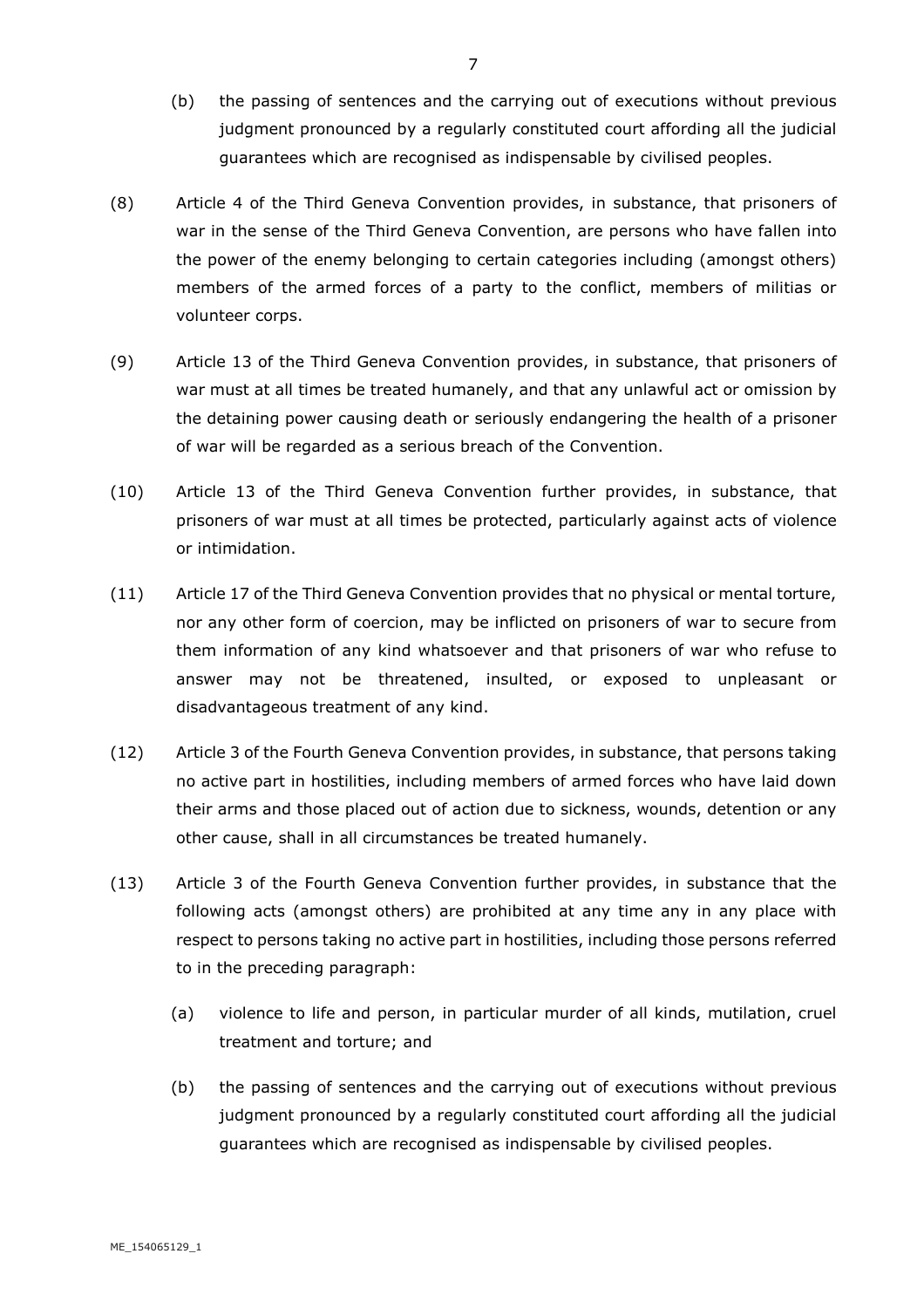(14) Article 4 of the Fourth Geneva Convention provides, in substance, that the persons protected by the Fourth Geneva Convention are those who, at a given moment and in any manner whatsoever, find themselves, in case of a conflict or occupation, in the hands of a party to the conflict.

## **Rules of Engagement**

- (15) At all material times the members of the ADF serving in Afghanistan were bound by the Rules of Engagement issued by the Chief of the Defence Force to the Chief of Joint Operations relating to the conflict in Afghanistan (**ROE**). The ROE are classified as protected information of the Commonwealth and accordingly their precise terms are not known to the Respondents.
- (16) The ROE define the circumstances under which ADF personnel are permitted to use lethal force.

## **Bullying of Person 1**

- (17) At all material times prior to the deployment of rotation 3, the Applicant was acrimonious towards Person 1, who was a small and quiet soldier, as the Applicant did not consider Person 1 to be capable of performing as a water operator within the SASR.
- (18) On about 31 May 2006 the Applicant and the patrol of which he was a member were conducting a mission overwatching the Chora Pass for a larger American mission.
- (19) The purpose of an overwatch mission is to remain in place undetected in order to observe and provide intelligence.
- (20) During the mission, on about 2 June 2006, Person 1 and Person 2 were stationed at the observation post (**OP**). The Applicant and the remainder of the patrol were in the laying up position (that is an area behind the OP where the patrol members eat, perform administration etc).
- (21) Whilst Person 1 and Person 2 were stationed at the OP they noticed an unarmed teenage boy of about 13 or 14 walking along a goat track about 70 metres below the OP. Person 2 whispered into his radio, in substance "all call signs, single individual, moving from right to left in front of the OP". The boy then picked up a sack and moved back in front of the observation post. Person 2 sent another whispered message on the radio, in substance "all call signs, same male, now moving from left to right in front of the OP". Person 1 and Person 2 considered that the boy had not seen them and that the observation post had not been compromised.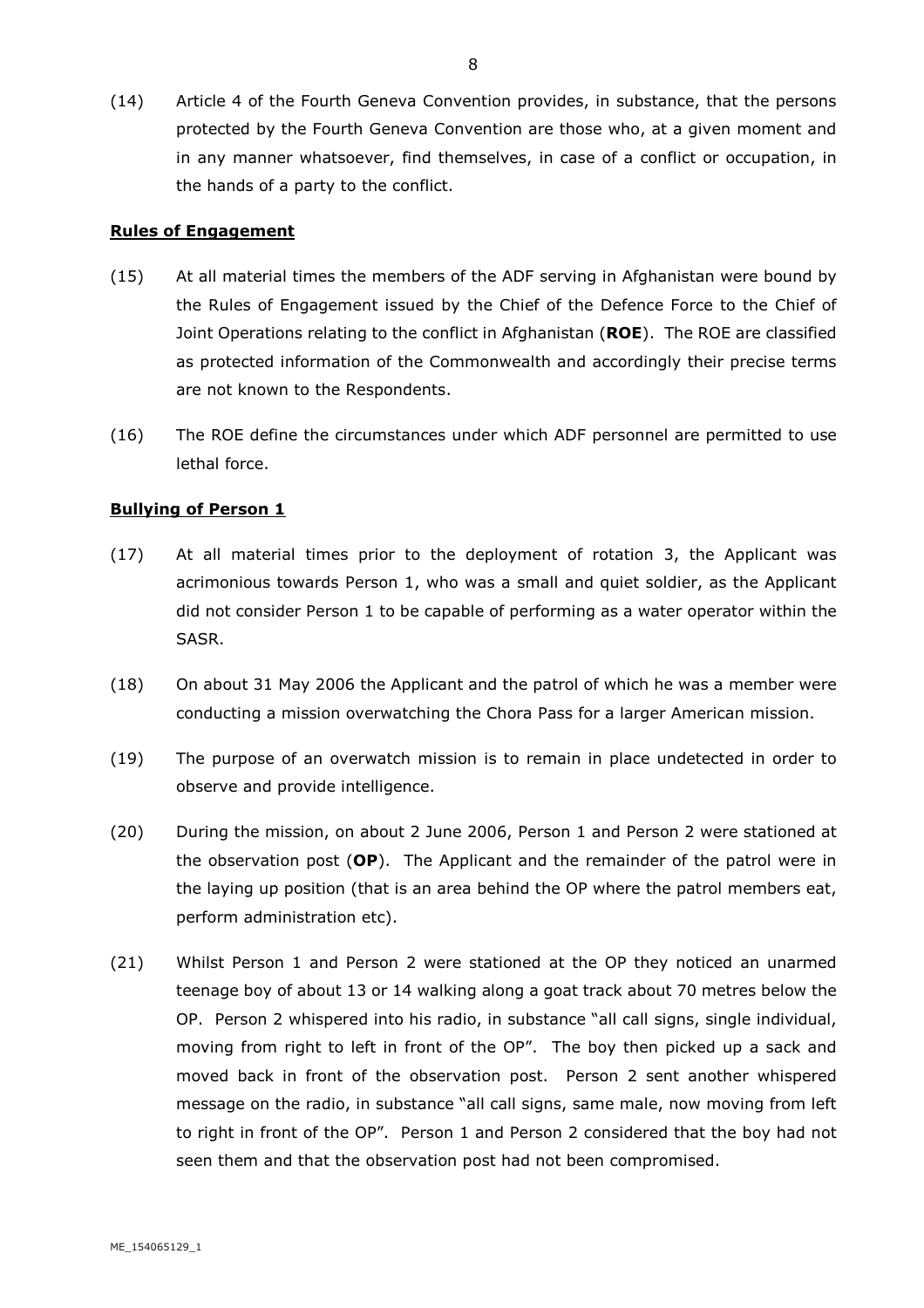- (22) At or about this time the Applicant and the late Matt Locke ran towards the OP and said to Person 1 and Person 2 in substance "why the f\*\*\* didn't you shoot him? Which way did he go?" The Applicant and Matt Locke then ran after the boy and shot him.
- (23) The shots caught the attention of Taliban fighters and shortly after Taliban fighters started patrolling out of the valley below to get up the hill. A fierce gun battle between the Applicant's patrol and a number of Taliban fighters followed.
- (24) During the battle Person 1 engaged an enemy insurgent. The first two times Person 1 attempted to fire his gun the belt had not been seated in the feed plate properly and it did not fire. After re-cocking the gun it fired on the third attempt.
- (25) The fact that the OP was compromised as a result of the Applicant's involvement in chasing and shooting the teenage boy reflected poorly on the Applicant.
- (26) The Applicant has subsequently falsely alleged, in substance, that the reason he was required to engage so fiercely was because Person 1 was unprepared for battle. In particular, the Applicant has alleged, in substance, that Person 1 had not oiled his gun.
- (27) Shortly after the Chora Pass battle the Applicant said to members of his patrol, in substance "[Person 1] better be careful because there may be a mistake out there [on a mission in the battlefield] and he gets a bullet in the back of his head".
- (28) From at least the time of the Chora Pass battle the Applicant has treated Person 1 with a high degree of contempt including by ostracising him, being openly rude and dismissive towards him and saying negative things about him to others including, in substance:
	- (a) "He's a coward".
	- (b) "He's not up to the standards of being an SAS soldier"
	- (c) "He's undeserving of his position as a water operator".
- (29) Further to the particulars in the preceding paragraph, from at least the time of the Chora Pass battle the Applicant consistently made insulting and threatening remarks to Person 1, including in substance:
	- (a) "We're going to f\*\*\* you off out of the unit".
	- (b) "You're not going to be a water operator anymore".
	- (c) "You better watch your back".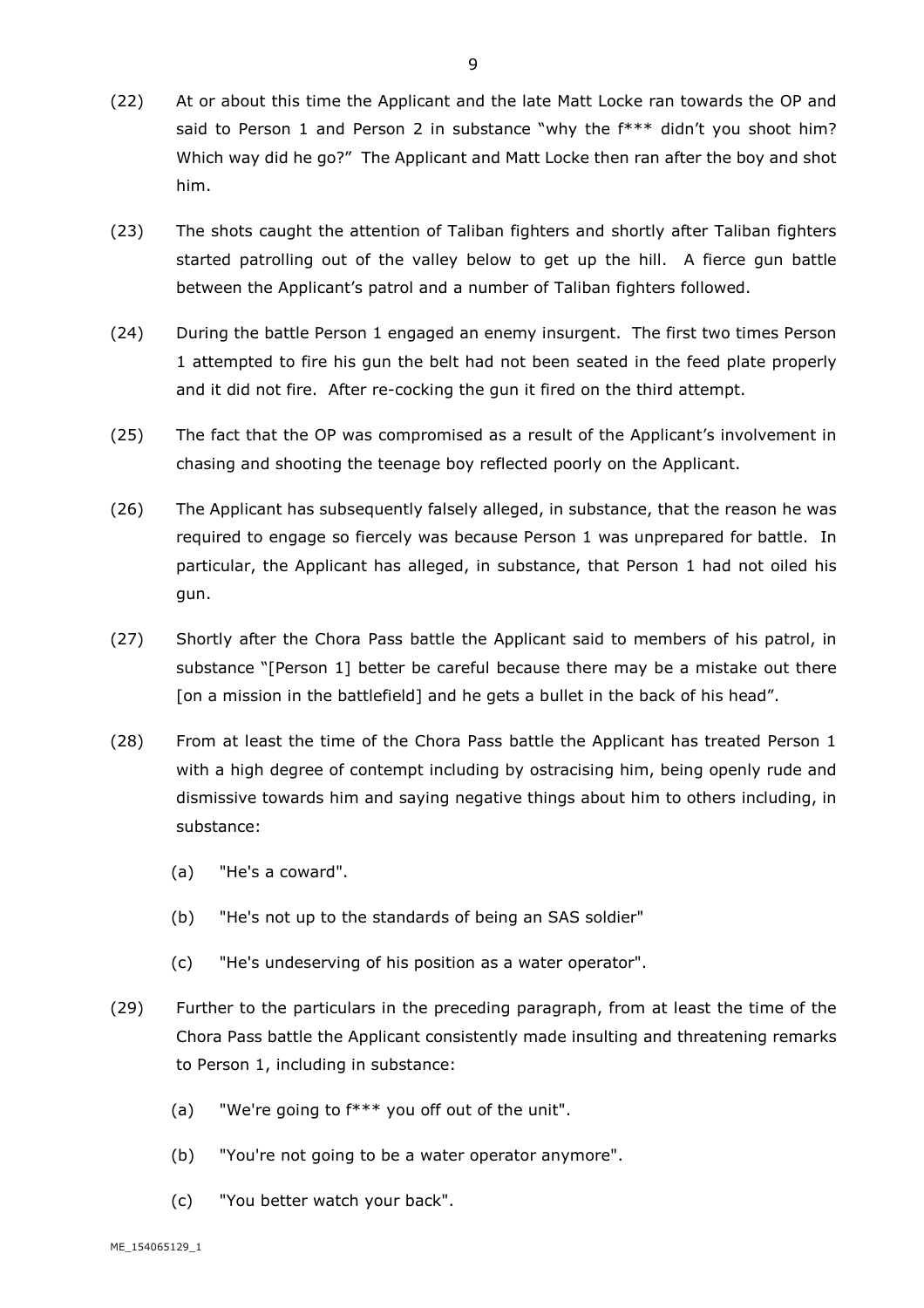- (30) Further to the particulars in the preceding two paragraphs, from at least the time of the Chora Pass battle the Applicant, on more than one occasion, approached Person 1 in an aggressive manner and made a gun gesture toward Person 1 by putting two fingers into the side of Person 1's head.
- (31) In or about late 2006 or early 2007 the Applicant approached Person 1 at a pub in Cottesloe, WA, grabbed him and held him by the throat up against a wall and said in substance that he wanted him out of his patrol.
- (32) Shortly after the incident in the preceding paragraph Person 1 was transferred to another patrol.
- (33) During rotation 12 in 2010, Person 1 was standing outside the ready room (an area where soldiers keep their armour, gear and weapons on base) when the Applicant exited the ready room and aggressively pushed Person 1 in the chest with his gear and said to Person 1 in substance "'get out of my way you c\*\*\* or I'll f\*\*\*ing kill ya".
- (34) The Applicant's conduct in respect of Person 1 constituted bullying.
- (35) The Applicant's bullying of Person 1 continued up until about 2013. In about 2013 Person 1 filed a complaint with ADF authorities in relation to the Applicant's conduct towards him, which resulted in a mediation being arranged between and attended by Person 1 and the Applicant.
- (36) It may be inferred that the Applicant's conduct in respect of Person 1 was, in part, to detract attention from the Applicant's own responsibility for directing the Taliban's attention towards the observation post by shooting the teenager.

## **Rotation 9**

(37) During rotation 9 the Applicant held the position within his patrol of Second in Command.

#### **Assault of Person 3**

- (38) Prior to the deployment of rotation 9 the Applicant came to believe that Person 3 said something offensive about the Applicant's wife.
- (39) In or about April 2009 the Applicant encountered Person 3 in the hallway of the base in Tarin Kowt, Afghanistan. The Applicant said to Person 3 in substance "What did you say about my missus?" Person 3 replied, in substance "What are you talking about?" and attempted to walk away. The Applicant then punched Person 3 in the back of the head.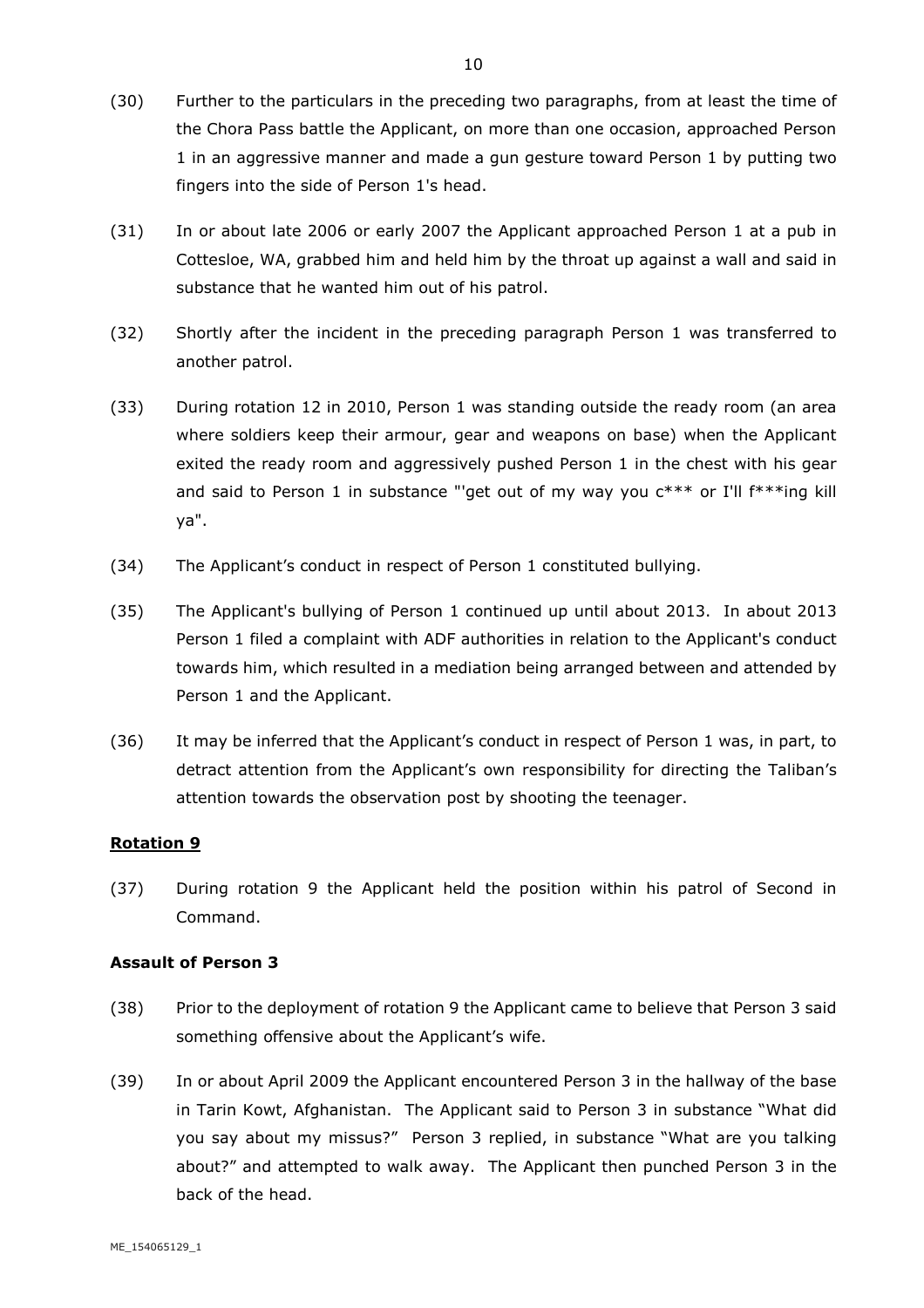#### **Incident on Easter Sunday 2009**

- (40) On or about 12 April 2009 the Applicant and the troop of which he was a member conducted a mission providing commentary and sniper support to the infantry who were trying to get across a river.
- (41) In or about the late afternoon the Applicant and the troop of which he was a member were instructed to assault a compound code-named Whiskey 108. The Applicant's patrol was one of the patrols responsible for conducting the assault.

#### *"Blooding the rookie"*

- (42) Rotation 9 was Person 4's first deployment. Person 4 was a member of the Applicant's patrol.
- (43) At various times throughout rotation 9 the Applicant and his patrol commander, Person 5, made statements, in substance that they needed to "blood the rookie" (referring to Person 4).
- (44) "Blooding" refers to initiating a person in the practice of killing, or giving them the taste for killing.
- (45) During the mission in relation to Whiskey 108 an Afghan male (**Afghan Male 1**) was detained.
- (46) In the presence of the Applicant Person 5 ordered Person 4 to execute Afghan Male 1. Pursuant to that order Person 4 placed Afghan Male 1 on his knees and shot him in the back of the head. Person 4 was ordered to execute Afghan Male 1 so that he could be "blooded". The Applicant did not say or do anything to encourage Person 5 to withdraw the order or to stop Person 4 following the order. In these circumstances, and in the circumstances set out in particular 43 above, it may be inferred that the Applicant was complicit in and approved of the order.
- (47) In the circumstances, by his conduct with respect to Afghan Male 1, the Applicant breached:
	- (a) Articles 3 and 13 of the Third Geneva Convention; or
	- (b) Alternatively, Article 3 of the Fourth Geneva Convention.
- (48) In the circumstances, by his conduct with respect to Afghan Male 1, the Applicant was complicit in and responsible for murder.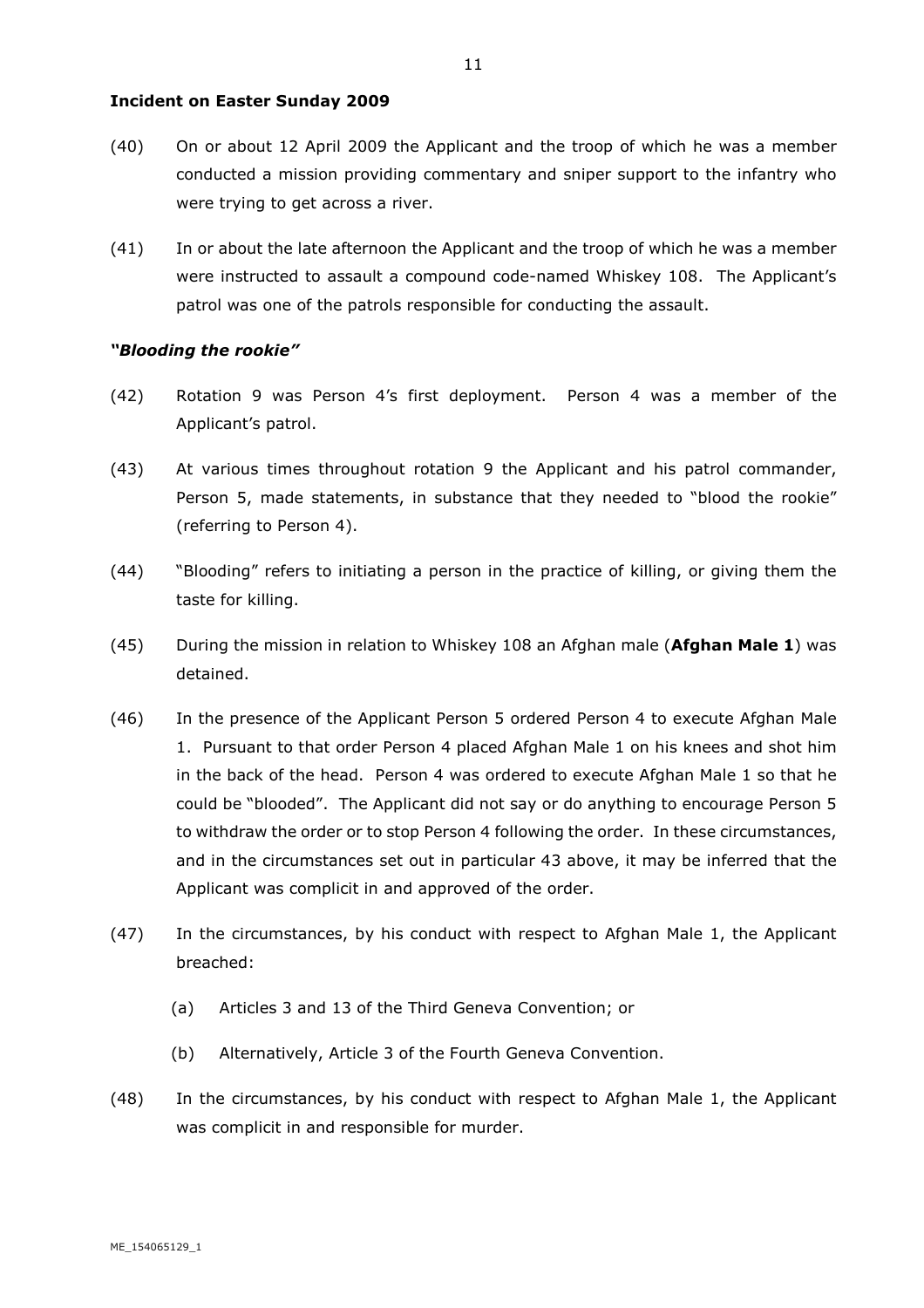#### *Murder of Afghan Male 2*

- (49) After the assault was complete and the patrols were conducting SSE (sensitive site exploitation, being a process post-assault where a detailed and thorough search of the site is performed in order to gather intelligence) the Applicant carried an Afghan male with a prosthetic leg (**Afghan Male 2**) outside the compound and threw him on the ground. The Applicant then shot Afghan Male 2 approximately 10-15 times with a F89 LSW. A F89 LSW is a light machine gun.
- (50) Afghan Male 2 was a "PUC" (person under control) who posed no imminent threat, particularly given that Afghan Male 2 was physically impaired and the Applicant was able to carry him outside of the compound and throw him to the ground.
- (51) In the circumstances, by his conduct with respect to Afghan Male 2, the Applicant breached:
	- (a) Articles 3 and 13 of the Third Geneva Convention; or
	- (b) Alternatively, Article 3 of the Fourth Geneva Convention.
- (52) In the circumstances, the Applicant's conduct with respect to Afghan Male 2 constituted murder.

#### *Prosthetic leg*

- (53) After Afghan Male 2 had been killed by the Applicant, Person 6 retrieved the prosthetic leg and brought it back to base. To the Applicant's knowledge the prosthetic leg was subsequently:
	- (a) brought back to the SASR base in Australia;
	- (b) mounted and framed;
	- (c) used as a prop in photographs; and
	- (d) used as a beer drinking vessel by members of the troop, including the Applicant.
- (54) By drinking from the prosthetic leg the Applicant, as a senior member of the troop, encouraged and contributed to a culture within the troop in which it was acceptable to drink from the prosthetic leg.
- (55) The Applicant's conduct in drinking from the prosthetic leg and in encouraging and contributing to the culture referred to in the preceding paragraph was callous and inhumane.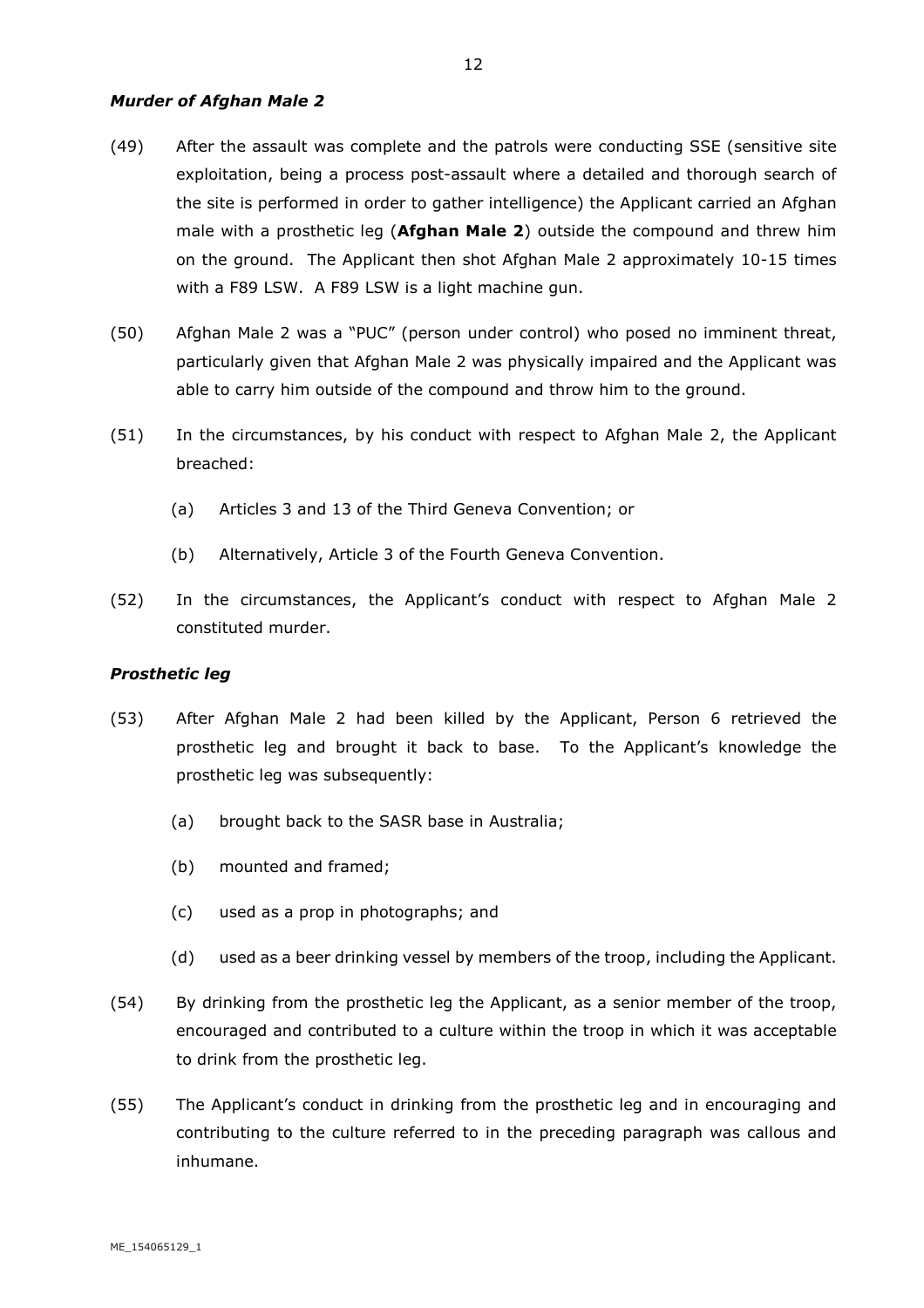#### **Assault of an unarmed Afghan male during rotation 12**

- (56) During rotation 12 the Applicant held the position within his patrol of Second in Command.
- (57) In or about March 2010 the Applicant and the troop of which he was a member conducted a mission in an area named Deh Rafshan targeting a medium value Taliban leader.
- (58) The target fled from the compound as the helicopters were landing.
- (59) As they were clearing the target compound Person 7 and Person 8 came across an Afghan male (who was not the target) (**Afghan Male 3**). Afghan Male 3 was sitting cross-legged in a carpeted room in the compound and was not armed. It was the intention of Person 7 and Person 8 to "PUC" (meaning arrest; "PUC" meaning "person under control") Afghan Male 3 for questioning. After Person 7 and Person 8 directed Afghan Male 3 to stand up and put his hands behind his back, Afghan Male 3 moved himself into the foetal position and made a whimpering sound. Afghan Male 3 was not exhibiting any threatening conduct but rather was exhibiting signs of fear.
- (60) Person 7 and Person 8 attempted to place Afghan Male 3's hands behind his back so that they could be handcuffed (with plastic cables), however, exhibiting signs of fear, Afghan Male 3's body was stiff and he remained in the foetal position. Person 7 and Person 8 let go of Afghan Male 3 in the hope that he would relax his body and then after a period of time repeated the attempt.
- (61) As Person 7 and Person 8 were attempting to arrest Afghan Male 3 in the manner described in the preceding paragraph the Applicant entered the room wearing Kevlar gloves. The Applicant walked up to where Person 7 and Person 8 were attempting to arrest Afghan Male 3, got down on one knee and drove several punches hard into Afghan Male 3's face around his cheek bone and eye. A lump/swelling appeared in the area around Afghan Male 3's cheek bone and eye socket almost instantly. The Applicant then drove his knee into Afghan Male 3's abdominal area two to four times. As the Applicant did this Afghan Male 3 made a sound as though the wind had been knocked out of him. Person 7 said to the Applicant words in substance "Whoa, whoa, whoa what are you doing? Get out of here we are looking after this!" The Applicant then left the room.
- (62) In the circumstances, by his conduct with respect to Afghan Male 3, the Applicant breached:
	- (a) Articles 3 and 13 of the Third Geneva Convention; or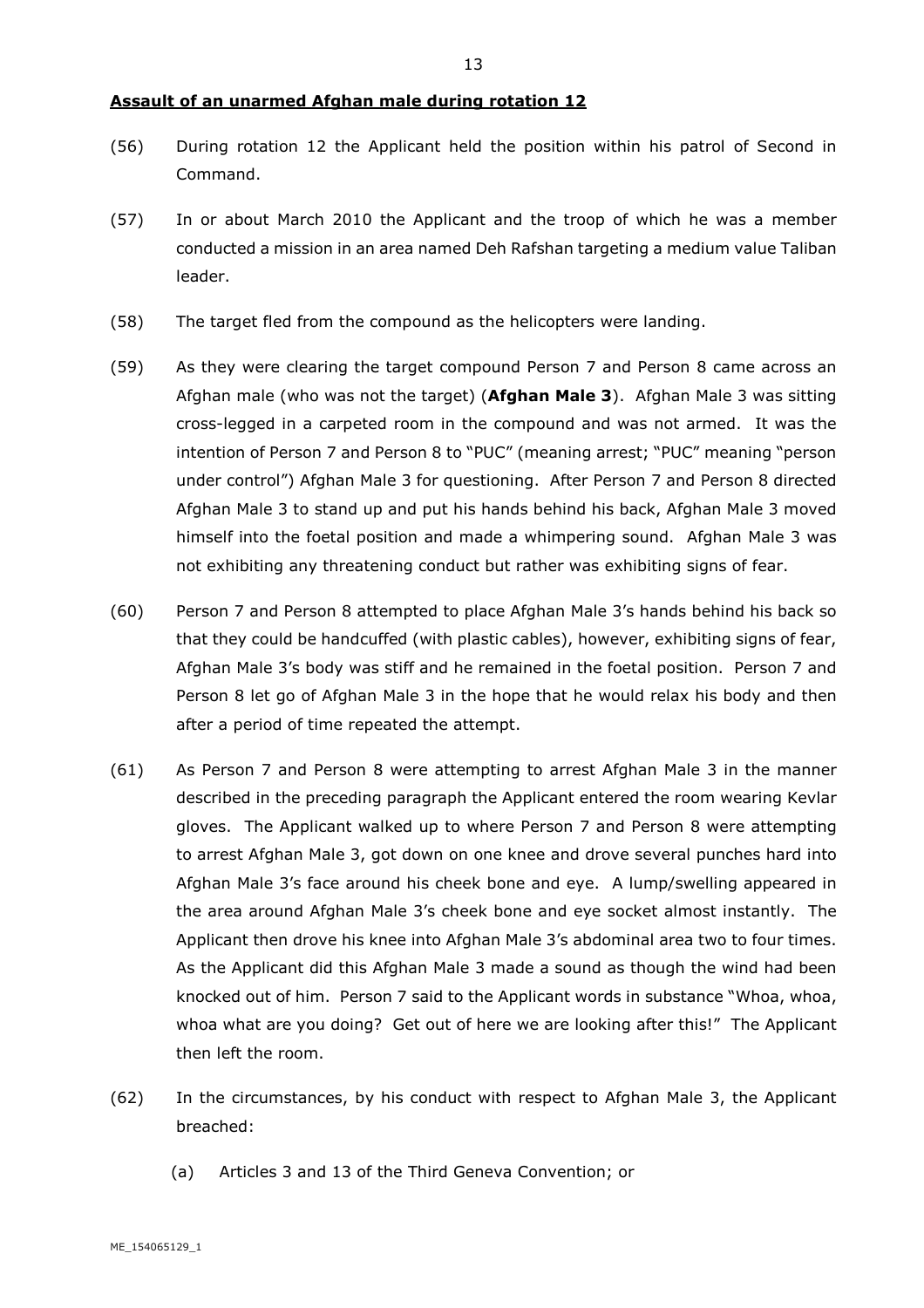- (b) Alternatively, Article 3 of the Fourth Geneva Convention.
- (63) In the circumstances, the Applicant's conduct with respect to Afghan Male 3 constituted an unlawful assault.

#### **Rotation 18**

(64) During rotation 18 the Applicant held the position within his patrol (Gothic 2) of Patrol Commander.

#### **Mock execution in pre-deployment training for rotation 18**

- (65) In or about May 2012 the Applicant and the troop of which he was a member engaged in a training exercise at the Lancelin Defence Training Area, Perth. At about the conclusion of that training exercise the exercise involved a scenario that a compound had been cleared and a detainee had been taken. The detainee, being played by Person 9, was squatted in a corner of the compound with handcuffs on. The Applicant then walked to the other end of the room, grabbed Person 10, who was preparing for his first deployment, and brought him back to where the detainee was squatting. The Applicant said to Person 10, in substance, "kill him". Person 10 looked taken aback, however he complied with the order and jokingly simulated killing the detainee by gesturing and saying "bang" to indicate he had shot the detainee. The Applicant then grabbed Person 10 by the shoulder and said in substance "You good with that? Because that's how it's gonna be when we get over there."
- (66) In the circumstances, in the event that this scenario was real, the Applicant's conduct would constitute a breach of Articles 3 and 13 of the Third Geneva Convention, or alternatively Article 3 of the Fourth Geneva Convention.

# **Kill board**

(67) Throughout rotation 18 the Applicant maintained a "kill board" on the back of the door to his patrol room (which he shared with the other members of his patrol). The kill board comprised of tally marks made on the back of the door corresponding to the number of people members of the patrol had killed on rotation 18.

#### **Statement to Person 7**

- (68) On or about 2 July 2012 Sergeant Blaine Flower Diddams was killed during an engagement with insurgents on operations in Afghanistan.
- (69) On or about 5 or 6 July 2012 the Applicant and Person 7 were in the ready room and the Applicant said to Person 7 in substance "I'm going to talk the talk, make sure I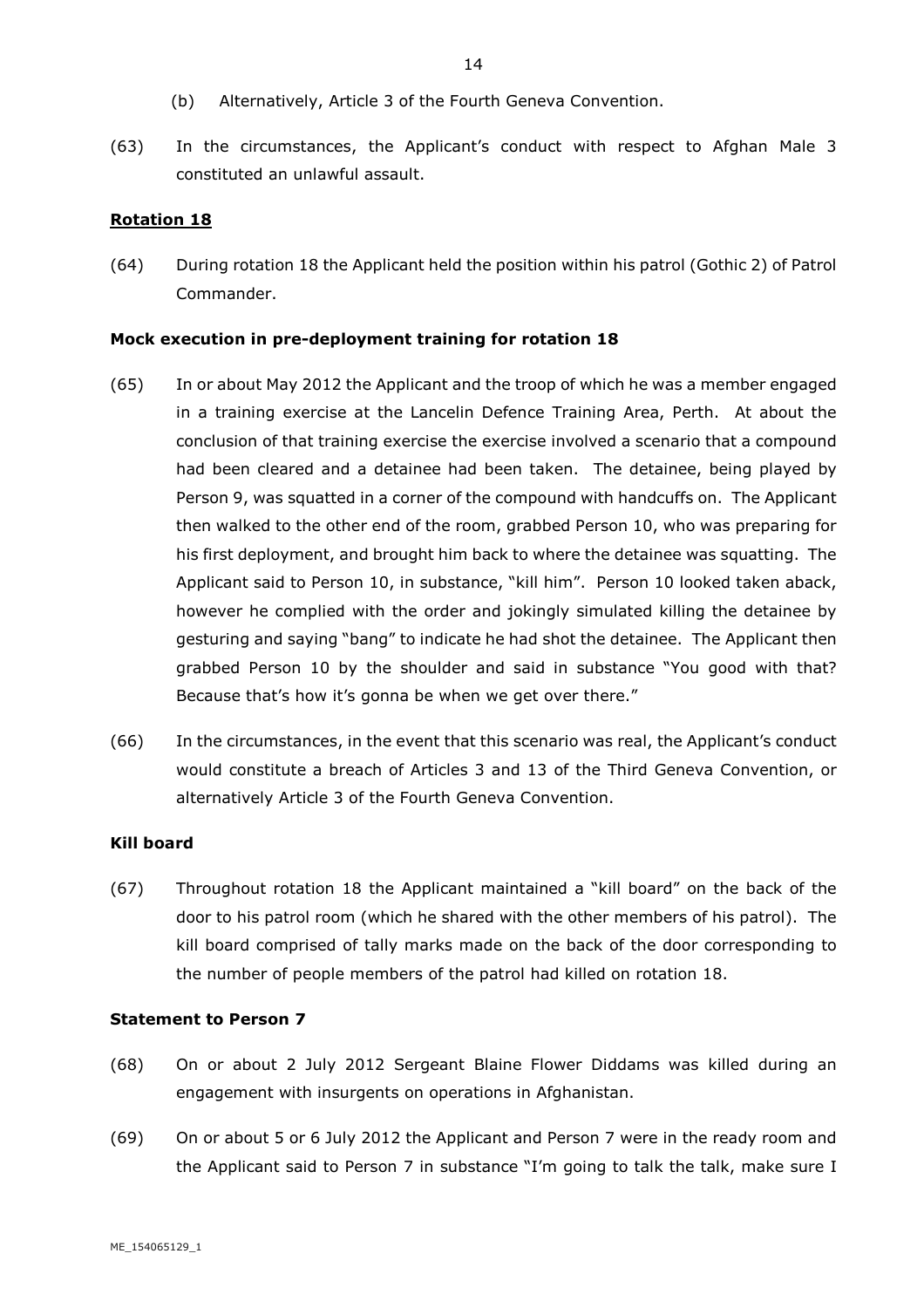walk the walk. Before this trip is over I'm going to choke a bloke to death and watch the life drain out of his eyes."

#### **Bullying of Person 10**

- (70) Rotation 12 was Person 10's first deployment. At the commencement of the rotation Person 10 was a member of the Applicant's patrol.
- (71) On about 15 July 2012 the Applicant and the troop of which he was a member conducted a mission in the Chora Valley. The mission was planned by the Applicant.
- (72) The mission involved the Applicant's patrol (Gothic 2) and another patrol (Gothic 3)… [set out in the Confidential Annexure to the Defence].
- (73) On the way to the ambush positions on or about 14 July 2012 Person 10's radio failed such that Person 10 had no communications for the remainder of the mission. When the Applicant's patrol moved into their positions at the ambush position the Applicant positioned Person 10 in a position pointed towards an aqueduct. Prior to the mission the troop had been informed of intelligence to the effect that the Taliban use the aqueduct system to move around.
- (74) Gothic 3 were located near the aqueduct in the direction (from Gothic 2) in which the Applicant had pointed Person 10.
- (75) At about 6:05am on about the morning of 15 July 2012, a member of Gothic 3 (positioned near the aqueduct) engaged an armed fighting aged male, that is, fired his weapon. The shot from Gothic 3 impacted near a member of Gothic 2. Person 10 believed the shots came from an enemy insurgent using the aqueduct and shot two short bursts of two to three shots each from his weapon in accordance with standard training. The Applicant yelled out "check fire" and Person 10 stopped firing.
- (76) As the shots fired by the member of Gothic 3 and Person 10 were fired in the direction of another patrol the incidents were "blue on blue incidents" (that is, an attack by one's own side that has the potential to harm one's own forces). Nobody was injured or harmed as a result of the blue on blue incidents.
- (77) Shortly after Person 10 stopped firing a woman and child walked into the vicinity of the ambush positions at a distance of about 200-300 metres.
- (78) The mission was deemed a failed mission.
- (79) As the patrol commander responsible for planning the mission, the fact that the mission failed and that it involved a blue on blue incident reflected poorly on the Applicant.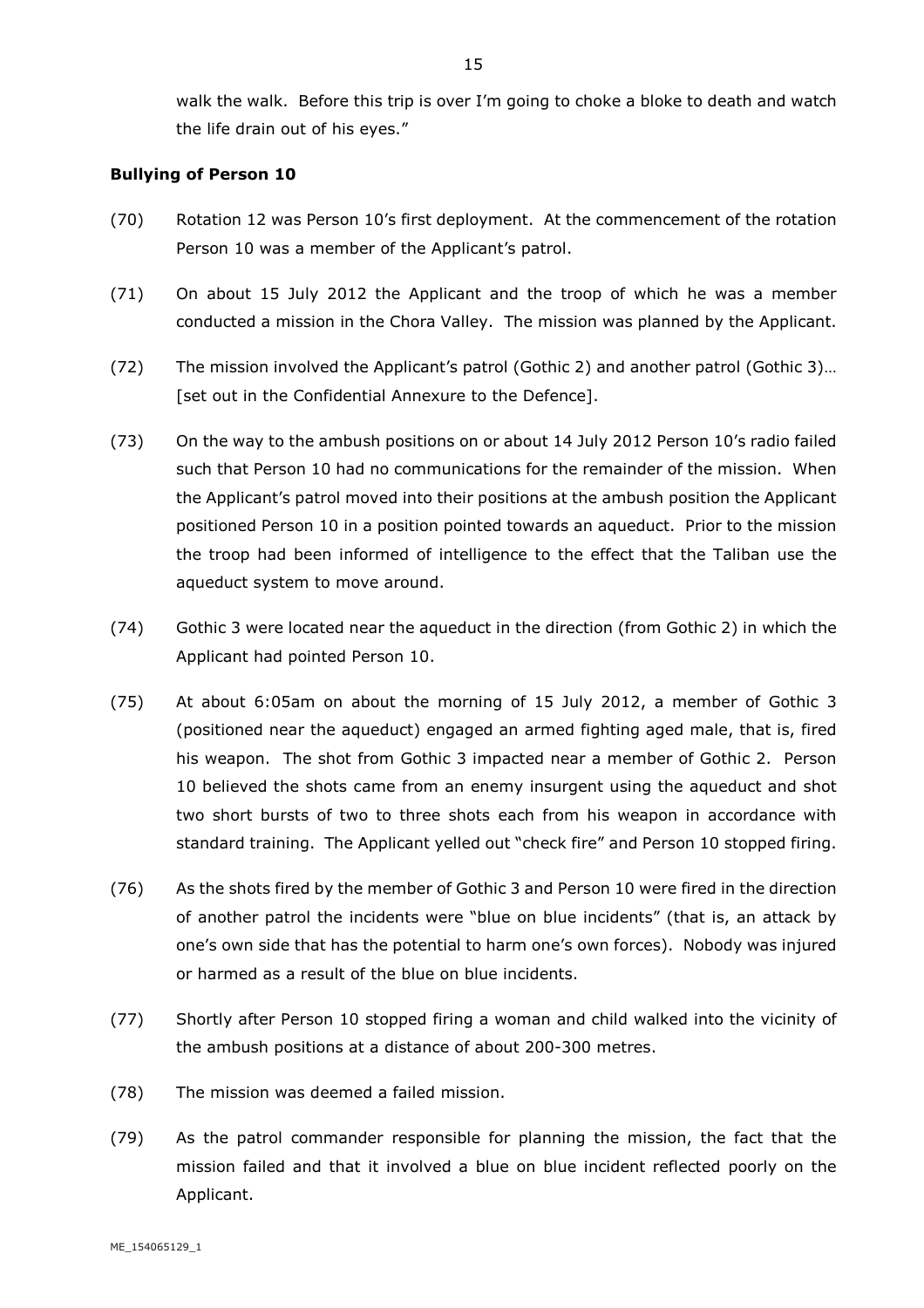- (80) After the troop returned to base, the Applicant called his patrol into the patrol room. The Applicant came into the patrol room and shut the door behind him. Person 10 was sitting on a chair. The Applicant directed Person 10 to stand up, which he did. After Person 10 stood up the Applicant punched Person 10 hard in the face, belittled him and verbally abused him in front of the patrol. After assaulting Person 10, the Applicant said to him in substance "not a word of this [referring to the assault that had just occurred in the room] is to leave this room".
- (81) In debriefing meetings and in an investigation into the blue on blue incident the Applicant falsely alleged, in substance, that Person 10 was overwhelmed in the situation and fired shots in an uncontrolled manner whilst ignoring commands from the Applicant.
- (82) As a result of the Applicant's claims in relation to Person 10, Person 10 was placed on administrative duties and was restricted from going outside the wire (that is, outside of the base on operational missions).
- (83) On or about 14 February 2013 the Applicant threatened Person 10, in substance, that if he reported the assault or did not support the Applicant's version of the blue on blue incidents the Applicant would (falsely) report Person 10 to the Hague for war crimes for firing at women and children.
- (84) The Applicant's conduct in respect of Person 10 constituted bullying.
- (85) It may be inferred that the Applicant's conduct in respect of Person 10 was to detract attention from the Applicant's own responsibility for planning a tactically flawed mission which contributed toward the blue on blue incident.

#### **Assault of an unarmed Afghan male civilian**

- (86) On about 29 August 2012 a member of the Afghan Army, Sergeant Hekmatullah (**Hekmatullah**), opened fire at Patrol Base Wahab killing three Australian soldiers and injuring two others.
- (87) In about the period 29 August 2012 to early September 2012 the Applicant and the troop of which he was a member conducted a mission in a village in the north-west of the Oruzgan province in search of Hekmatullah.
- (88) [Set out in the Confidential Annexure to the Defence].
- (89) [Set out in the Confidential Annexure to the Defence].
- (90) One of the detainees (**Afghan Male 4**) was a civilian who had a young girl with him. The Applicant asked Afghan Male 4 in substance if the girl was his daughter and what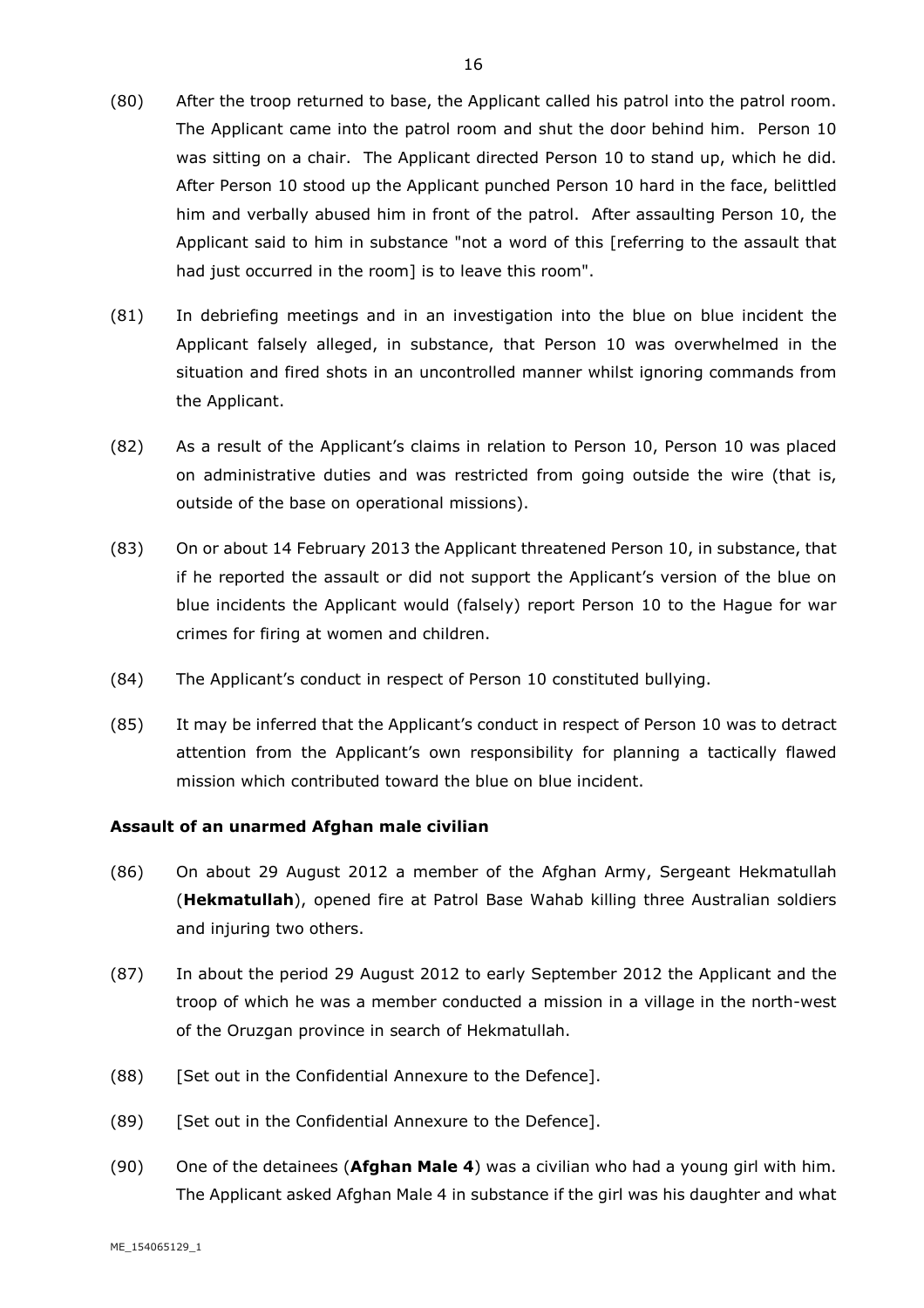her name was. Afghan Male 4 responded in substance that the girl was his daughter but hesitated in giving her name. The Applicant then grabbed Afghan Male 4 by the front of his clothing, picked him up and forcefully pushed his head into the mud wall of the compound one or two times.

- (91) In the circumstances, by his conduct with respect to Afghan Male 4, the Applicant breached:
	- (a) Articles 3, 13 and 17 of the Third Geneva Convention; or
	- (b) Alternatively, Article 3 of the Fourth Geneva Convention.
- (92) In the circumstances, the Applicant's conduct with respect to Afghan Male 4 constituted an unlawful assault.

#### **Darwan mission - 11 September 2012**

- (93) On or about 11 September 2012 intelligence had been received to the effect that Hekmatullah was in, or had been at, a village named Darwan.
- (94) On or about 11 September 2012 the Applicant and the troop of which he was a member conducted a mission in Darwan in search of Hekmatullah (the **Darwan mission**).

#### *Execution of an unarmed Afghan*

- (95) Shortly after the commencement of the Darwan mission a member of the overwatch patrol, being a patrol stationed at a higher position to keep a watch over the mission, sent a message over the radio to the effect *"*We've got a squirter, he just ran out of the green and crossed the river and we can't see him anymore, he is on the other side to us." The message did not indicate that the 'squirter' was armed or (explicitly or impliedly by its terms or tone) that he was a threat. A 'squirter' is a person who leaves the scene of the mission when soldiers approach.
- (96) The Applicant responded to that message, in substance "Roger that, I'll look after it".
- (97) At some time after that radio communication the Applicant crossed the Helmand River in search of the 'squirter'. The Applicant located an Afghan male (**Afghan Male 5**) hiding amongst the rocks on the other side of the Helmand River, stood over him and shot him in the head from close range. At the time the Applicant shot Afghan Male 5 he was standing so close to Afghan Male 5 that the Applicant was splattered with his brain matter and some of it entered the Applicant's mouth.
- (98) It may be inferred that the 'squirter' and Afghan Male 5 (who may or may not have been the same person) were unarmed and/or posed no risk in circumstances where: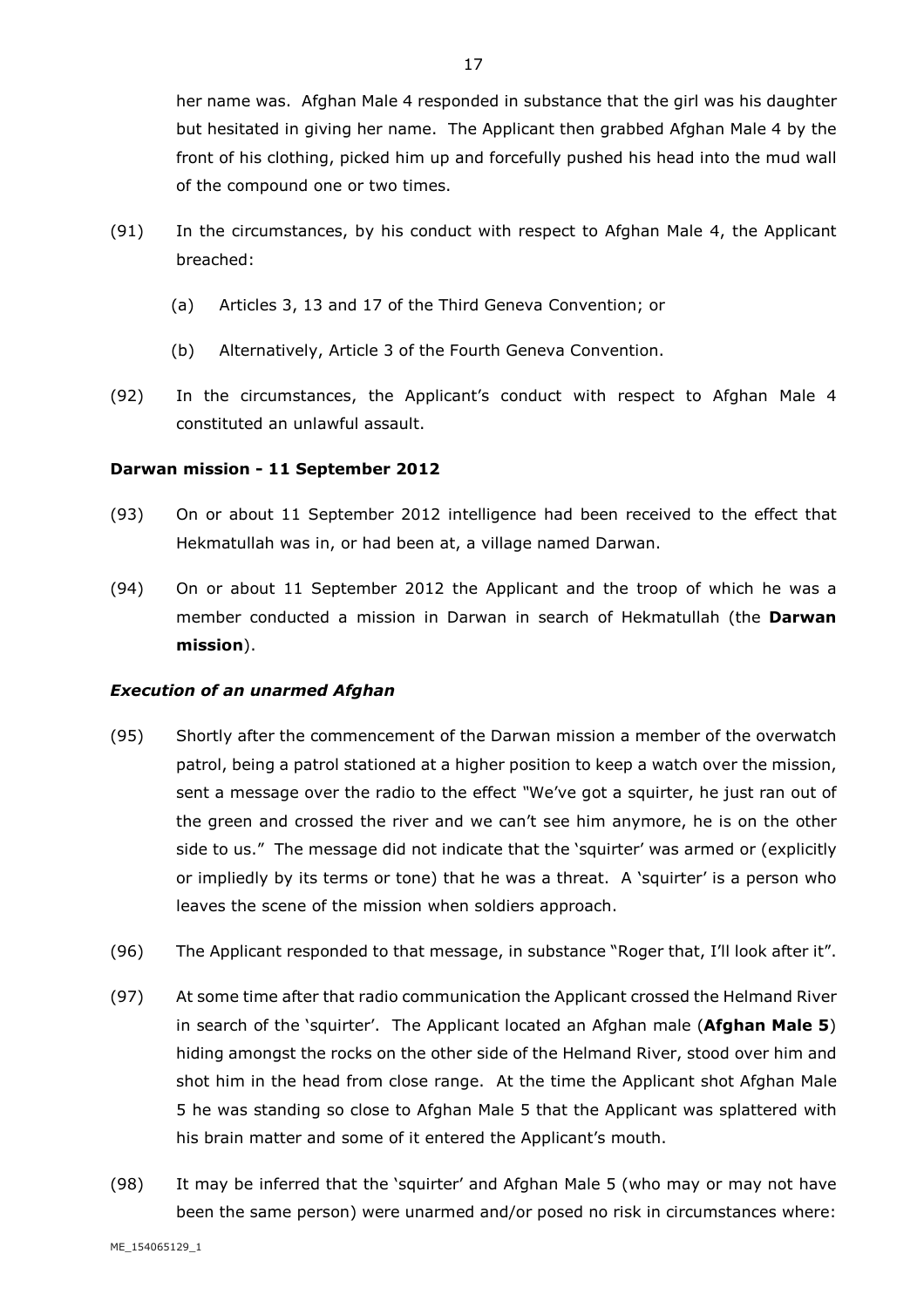- (a) the overwatch patrol had not seen the 'squirter' carrying any weapon;
- (b) the Applicant was prepared to go after the 'squirter' by himself without the assistance or protection from another member of his patrol;
- (c) the Applicant was prepared to place himself in a vulnerable position by crossing the river to locate the 'squirter', in circumstances where he would have been at great risk of being shot if the 'squirter' were armed;
- (d) Afghan Male 5 was hiding amongst the rocks when located by the Applicant;
- (e) the Applicant was able to get as close as he did to Afghan Male 5.
- (99) Further, it may be inferred that the Applicant would have been able to arrest Afghan Male 5 in circumstances where:
	- (a) Afghan Male 5 was hiding amongst the rocks when located by the Applicant;
	- (b) the Applicant was able to get so close to Afghan Male 5.
- (100) In the circumstances, by his conduct with respect to Afghan Male 5, the Applicant breached:
	- (c) Articles 3 and 13 of the Third Geneva Convention; or
	- (d) Alternatively, Article 3 of the Fourth Geneva Convention.
- (101) In the circumstances, the Applicant's conduct with respect to Afghan Male 5 constituted murder.

#### *Murder of Ali Jan*

- (102) [Set out in the Confidential Annexure to the Defence].
- (103) Once the mission was complete a request for extraction (helicopters) was communicated.
- (104) [Set out in the Confidential Annexure to the Defence].
- (105) [Set out in the Confidential Annexure to the Defence].
- (106) [Set out in the Confidential Annexure to the Defence].
- (107) At or about this time the Applicant retrieved an Afghan male who had been detained in the centralised holding compound (**Ali Jan**). Ali Jan was still handcuffed. The Applicant caused Ali Jan to be placed at the edge of a small cliff and forced him into a kneeling position. The Applicant then took a number of steps back before he moved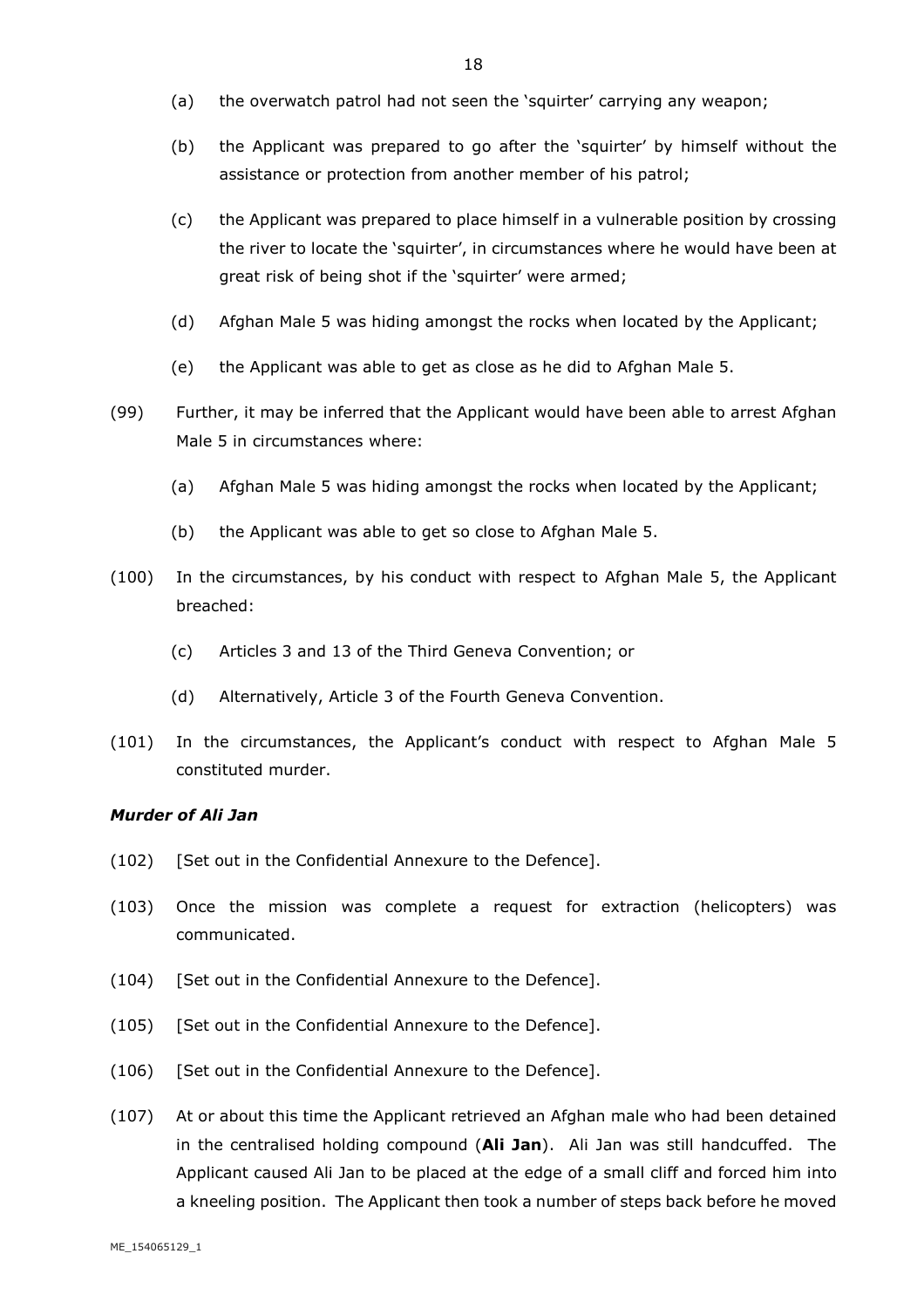back towards Ali Jan and kicked him hard in the midriff causing him to fall back over the cliff and land in the dry creek bed below. The impact of the fall to the dry creek below was so significant that it knocked Ali Jan's teeth out of his mouth.

- (108) The Applicant, together with a number of soldiers under his command including Person 4, Person 11, a member of the Afghan Partner Force, Person 12 and an interpreter, Person 13, then walked down into the creek bed to inspect Ali Jan, who was still alive. The Applicant directed a soldier under his command to kill Ali Jan, which he did.
- (109) Person 4 then performed SSE (sensitive site examination), that is, took photos of Ali Jan's body, before he and the Applicant returned to their patrol's helicopter landing zone for extraction.
- (110) The Applicant then sent a signal over the radio, in substance, "11, this is 211, we've just engaged a spotter, that is 1 EKIA" (enemy killed in action).
- (111) It may be inferred that Ali Jan was not a spotter in circumstances where:
	- (a) he was retrieved from the centralised holding compound by the Applicant;
	- (b) his hands were hand-cuffed when he was retrieved from the holding compound and kicked off the small cliff;
	- (c) he was not seen to be using any mobile telephone or radio (which is a common feature identifying a spotter);
	- (d) no spotter was seen by the Apache helicopter;
	- (e) prior to Ali Jan's death the Applicant did not send any message to the effect that a spotter had been located so that the extraction could be aborted until it was safe;
	- (f) in his radio communication sent after Ali Jan was killed the Applicant did not indicate any concern for who Ali Jan may have passed a message to (which is the threat a spotter poses) or give any indication that there was a threat such that the extraction should be aborted until it was safe;
	- (g) the mission was complete and it was unlikely a spotter would have approached the village or the compounds, which were under the control of Australian SAS soldiers, at that time;
	- (h) it was unlikely a spotter would have come within such a short distance of the village such that he was able to be killed in the manner he was (spotters ordinarily operate from several hundred (500-1000) metres away);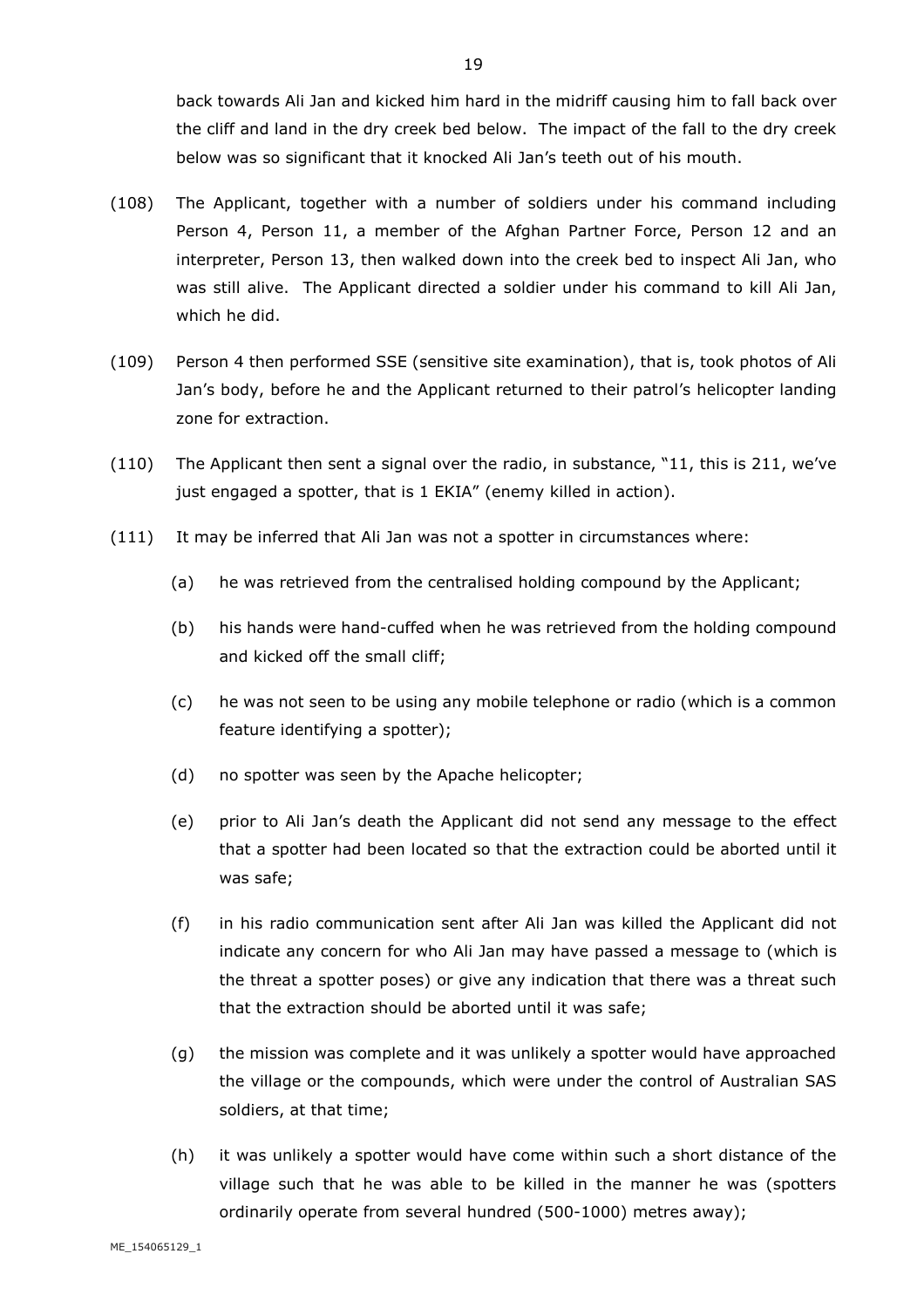- (i) it was unlikely a spotter would have come within such a short distance of the village such that the Applicant could get to his body to perform SSE and return to his patrol's helicopter landing zone within three minutes.
- (112) Further, whilst it is permissible to kill a spotter under the ROE, it is not permissible to kill any spotter in an inhumane manner such as kicking them off a cliff.
- (113) Further, whilst it is permissible to kill a spotter under the ROE, it is not permissible to kill the spotter if the spotter is detained, hand-cuffed, unarmed and poses no threat or danger.
- (114) In the circumstances, by his conduct with respect to Ali Jan, the Applicant breached Article 3 of the Fourth Geneva Convention.
- (115) Alternatively, in the event that Ali Jan was a spotter (which is not accepted), the Applicant breached Articles 3 and 13 of the Third Geneva Convention.
- (116) In the circumstances, the Applicant's conduct with respect to Ali Jan constituted murder.
- (117) Alternatively, by his conduct with respect to Ali Jan the Applicant was complicit in and responsible for murder.

#### **Execution of an unarmed Afghan in October 2012**

- (118) On or about 12 October 2012 the Applicant and the troop of which he was a member conducted a mission in Khaz Oruzgan.
- (119) Towards the end of the mission the Applicant, together with his patrol, the interpreter Person 13 and a number of members of the Afghan Partner Force including Person 12 were questioning an Afghan male in a compound (**Afghan Male 6**) as they were waiting for the helicopters to extract them from the mission. Afghan Male 6 was not exhibiting any signs of being a threat or violent. Whilst the Applicant was questioning Afghan Male 6, Person 14, a member of the Applicant's patrol noticed an area in the wall of the compound which looked like a wall cache (being a false wall with a cavity behind it where items can be hidden). Person 14 kicked the wall cache and a number of weapons including rocket propelled grenades and warheads fell out. The Applicant saw the weapons fall out. He then said to Person 13, in substance "tell him [referring to Person 12] to shoot him or get his men to or I'll do it". Following instructions from Person 12, a member of the Afghan Partner Force then shot Afghan Male 6 four to six times.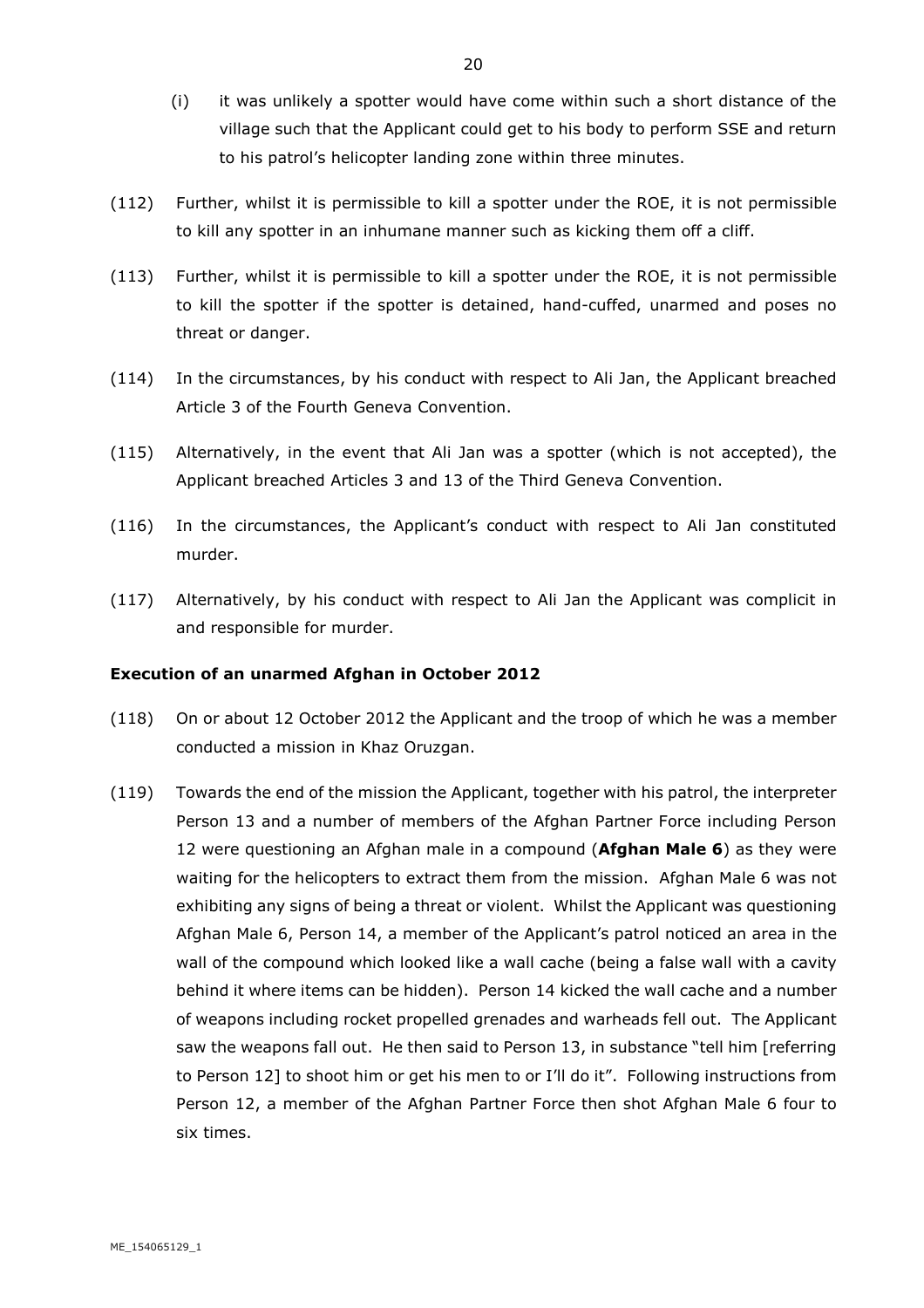- (120) It may be inferred that the Applicant was able to detain Afghan Male 6 in circumstances where:
	- (a) Afghan Male 6 was not exhibiting any signs of being an imminent threat or violent;
	- (b) Afghan Male 6 was seriously outnumbered; and
	- (c) the Applicant had enough time to issue the direction referred to in the preceding paragraph.
- (121) In the circumstances, by his conduct with respect to Afghan Male 6, the Applicant breached:
	- (a) Articles 3 and 13 of the Third Geneva Convention; or
	- (b) Alternatively, Article 3 of the Fourth Geneva Convention.
- (122) In the circumstances, by his conduct with respect to Afghan Male 6 the Applicant was complicit in and responsible for murder.

## **Execution of an unarmed Afghan Adolescent on about 21 October 2012**

- (123) In or about October 2012 the Applicant said to the members of his patrol, in substance "Hey fellas, we're on 18, we need two more to get to 20". In saying this the Applicant was referring to the kill board.
- (124) In or about October 2012 the Commanding Officer of the troop, Person 15 expressed concern to the troops that the number of persons killed in action during rotation 18 was too high.
- (125) On or about 21 October 2012, during the last mission conducted by the Applicant and the troop of which he was a member, a Toyota Hilux was intercepted by a number of members of the troop, including Person 16. The Hilux contained four Afghan males, including a male of approximately 15 to 18 years old (**Afghan Adolescent**). The Afghan Adolescent was searched and detained by Person 16 and then handed over to the Applicant's patrol for questioning, together with the other occupants of the Hilux. At the time the Afghan Adolescent was visibly extremely nervous.
- (126) Shortly after the occupants of the Hilux were handed over to the Applicant's patrol the Applicant sent a radio communication, in substance, "two EKIAs".
- (127) One or two days after the mission Person 16 said to the Applicant, in substance, "What happened to the young bloke who was shaking like a leaf?" The Applicant responded, in substance, "I shot that  $c***$  in the head. [Person 15] told me not to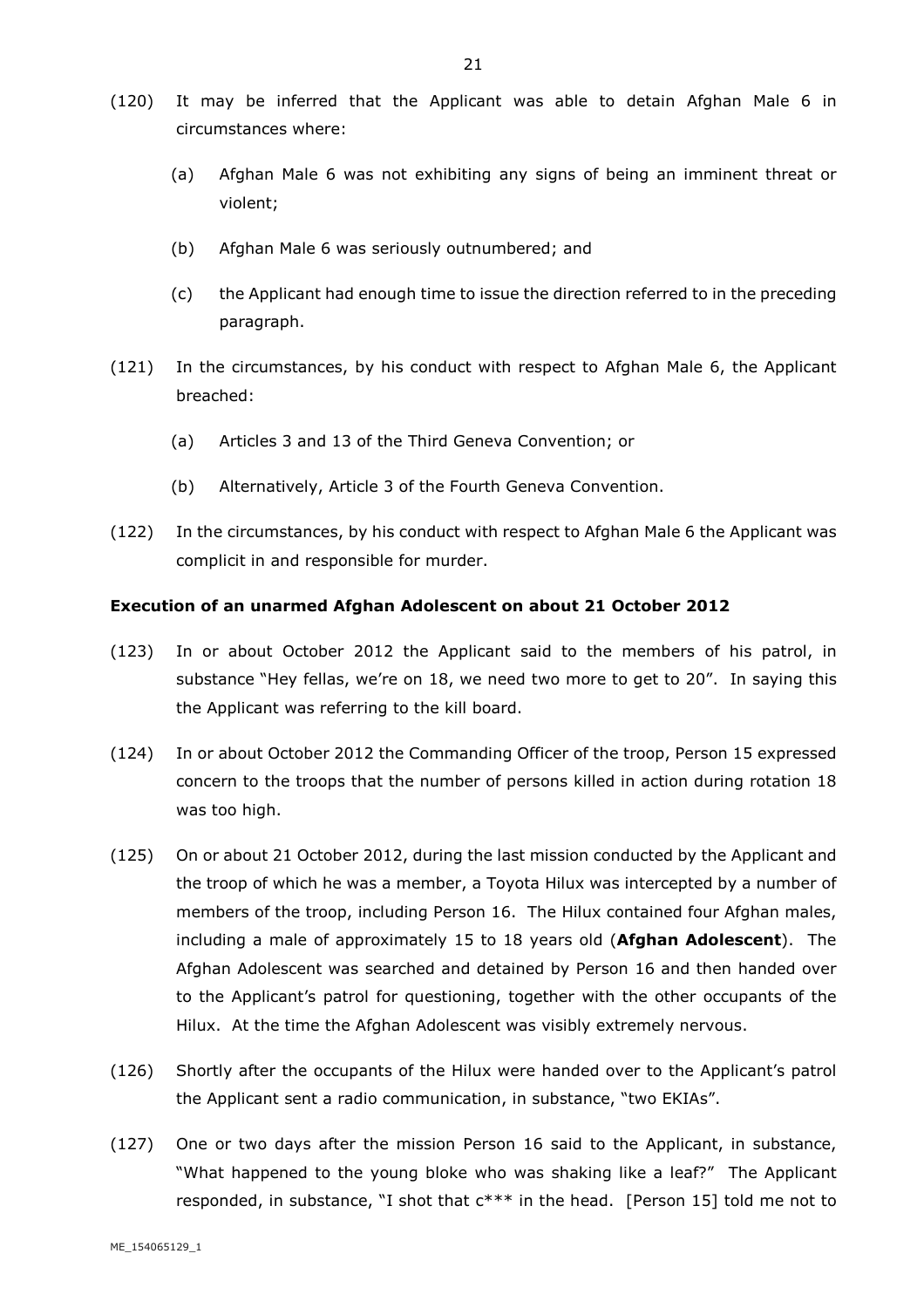kill any  $c^{***}$  on that job so I pulled out my 9mm and shot him in the head. It was the most beautiful thing I've ever seen."

- (128) In the circumstances, by his conduct with respect to the Afghan Adolescent, the Applicant breached:
	- (a) Articles 3 and 13 of the Third Geneva Convention; or
	- (b) Alternatively, Article 3 of the Fourth Geneva Convention.
- (129) In the circumstances, the Applicant's conduct with respect to the Afghan Adolescent constituted murder.

#### **Domestic violence**

- (130) From about 2014 to 2017 the Applicant held the position of Chair of National Australia Day Council.
- (131) On 26 January 2015 Rosie Batty was awarded the 2015 Australian of the Year. Rosie Batty is a domestic violence campaigner. The Applicant publicly congratulated and supported Ms Batty on her award.
- (132) From about 13 October 2017 to 5 April 2018 the Applicant engaged in an extramarital affair with Person 17.
- (133) On 28 March 2018 the Applicant attended a function for the Prime Minter's Veterans Employment Awards held at the Great Hall in Parliament House. The Applicant brought Person 17 as his guest to the awards and introduced her as a guest of his employer, Channel Seven.
- (134) During the function Person 17 became intoxicated and fell down the stairs leading into the underground carpark as she was leaving the function.
- (135) After the function the Applicant and Person 17 went to a room at the Realm Hotel. When they were in the hotel room an argument ensued between the Applicant and Person 17 as the Applicant was angry with Person 17 due to her behaviour at the function and his fear that she may have exposed the affair.
- (136) During the argument Person 17 said to the Applicant, in substance "my head hurts". The Applicant responded in substance "It's going to hurt more" or "I'll show you what hurt is" and punched Person 17 hard in her left eye with a clenched right fist. Person 17 sustained a black eye as a result of this punch.
- (137) On 30 May 2018, Person 17 approached the Australian Federal Police and complained about being assaulted by the Applicant.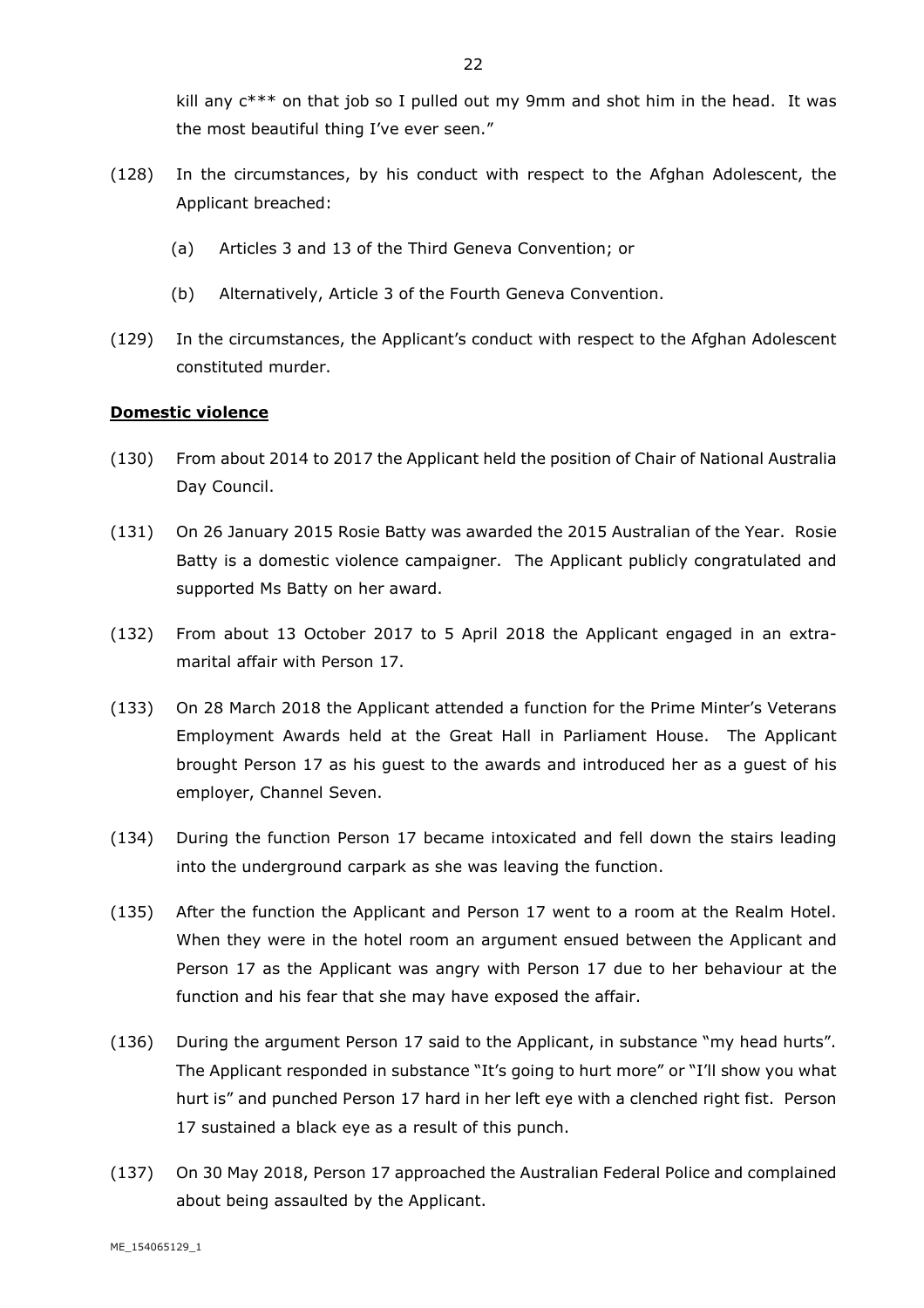(138) On 24 August 2018, after seeking legal advice about the process of being involved in a criminal prosecution as a witness, Person 17 decided that she did not wish to proceed with a formal complaint to the AFP and notified the AFP accordingly.

#### **Imputations**

- (139) The imputation pleaded in sub-paragraphs  $5(a)$ ,  $7(a)$ ,  $9(c)$  and  $11(c)$  of the Statement of Claim - "*The Applicant while a member of the SASR, murdered an unarmed and defenceless Afghan civilian, by kicking him off a cliff and procuring the soldiers under his command to shoot him*" (**Imputation 1**) is substantially true by reason of the facts and matters set out in particulars 1-16, 64, 93-94 and 102-117 above.
- (140) The imputation pleaded in sub-paragraphs 5(b) and 7(b) of the Statement of Claim and in paragraph 18(b)(i)(A) above - "*The Applicant broke the moral and legal rules of military engagement and is therefore a criminal*" (**Imputation 2**) is substantially true by reason of the facts and matters set out in particulars 1-16, 37, 40-52, 56-64 and 86 to 129 above.
- (141) The imputation pleaded in sub-paragraphs 5(c) and 7(c) of the Statement of Claim and in paragraph 18(b)(i)(B) above - "*The Applicant disgraced his country Australia and the Australian army by his conduct as a member of the SASR in Afghanistan*" (**Imputation 3**) is substantially true by reason of the facts and matters set out in particulars 1-129 above.
- $(142)$  The imputation pleaded in sub-paragraphs  $9(a)$  and  $11(a)$  of the Statement of Claim - "*The Applicant while a member of the SASR committed murder by pressuring a newly deployed and inexperienced SASR soldier to execute an elderly, unarmed afghan in order to 'blood the rookie'*" (**Imputation 4**) is substantially true by reason of the facts and matters set out in particulars 1-16, 37 and 40 to 48 above.
- (143) The imputation pleaded in sub-paragraphs 9(b) and 11(b) of the Statement of Claim - "*The Applicant while a member of the SASR, committed murder by machine gunning a man with a prosthetic leg*" (**Imputation 5**) is substantially true by reason of the facts and matters set out in particulars 1-16, 40-41 and 49-52 above.
- (144) The imputation pleaded in sub-paragraphs 9(d) and 11(d) of the Statement of Claim - "*The Applicant having committed murder by machine gunning a man in Afghanistan with a prosthetic leg, is so callous and inhumane that he took the prosthetic leg back to Australia and encouraged his soldiers to use it as a novelty beer drinking vessel*" (**Imputation 6**) is substantially true by reason of the facts and matters set out in particulars 1-16, 37, 40-41 and 49-55 above.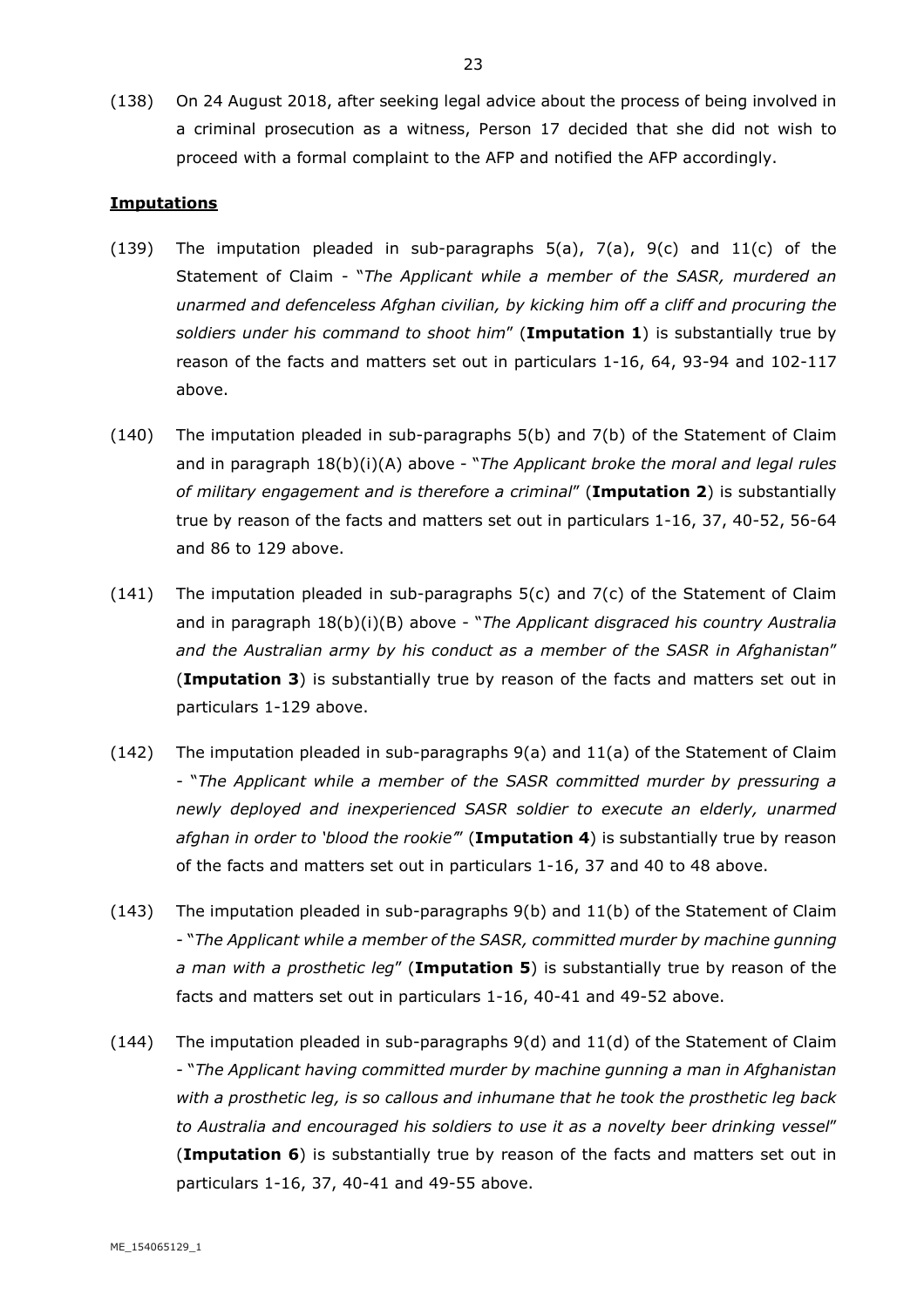- (145) The imputation pleaded in sub-paragraphs 13(a) and 15(a) of the Statement of Claim - "*The Applicant committed an act of domestic violence against a woman in the Hotel Realm in Canberra*" (**Imputation 7**) is substantially true by reason of the facts and matters set out in particulars 132-138 above.
- (146) The imputation pleaded in sub-paragraphs 13(b) and 15(b) of the Statement of Claim - "*The Applicant is a hypocrite who publicly supported Rosie Batty, a domestic violence campaigner, when in private he abused a woman*" (**Imputation 8**) is substantially true by reason of the facts and matters set out in particulars 130 to 138 above.
- (147) The imputation pleaded in sub-paragraphs 13(c) and 15(c) of the Statement of Claim - "*The Applicant as deputy commander of a 2009 SASR patrol, authorised the execution of an unarmed Afghan by a junior trooper in his patrol*" (**Imputation 9**) is substantially true by reason of the facts and matters set out in particulars 1-16, 37, 40-48, 64-66 and 102-122 above.
- (148) The imputation pleaded in sub-paragraphs 13(d) and 15(d) of the Statement of Claim - "*The Applicant during the course of his 2010 deployment to Afghanistan, bashed an unarmed Afghan in the face with his fists and in the stomach with his knee and in so doing alarmed two patrol commanders to the extent that they ordered him to back off*" (**Imputation 10**) is substantially true by reason of the facts and matters set out in particulars 1-16 and 56-63 above.
- (149) The imputation pleaded in sub-paragraphs 13(e) and 15(e) of the Statement of Claim - "*The Applicant as patrol commander in 2012 authorised the assault of an unarmed Afghan, who was being held in custody and posed no threat*" (**Imputation 11**) is substantially true by reason of the facts and matters set out in particulars 1-16, 37, 40-48, 64-66 and 118-122 above.
- (150) The imputation pleaded in sub-paragraphs 13(f) and 15(f) of the Statement of Claim - "*The Applicant engaged in a campaign of bullying against a small and quiet soldier called Trooper M which included threats of violence*" (**Imputation 12**) is substantially true by reason of the facts and matters set out in particulars 1-3 and 17-36 above.
- (151) The imputation pleaded in sub-paragraphs 13(g) and 15(g) of the Statement of Claim - "*The Applicant threatened to report Trooper J to the International Criminal Court for firing at civilians, unless he provided an account of a friendly fire incident that was consistent with the Applicant's*" (**Imputation 13**) is substantially true by reason of the facts and matters set out in particulars 1-3 and 70-85 above.
- (152) The imputation pleaded in sub-paragraphs 13(h) and 15(h) of the Statement of Claim - "*The Applicant assaulted an unarmed Afghan in 2012*" (**Imputation 14**) is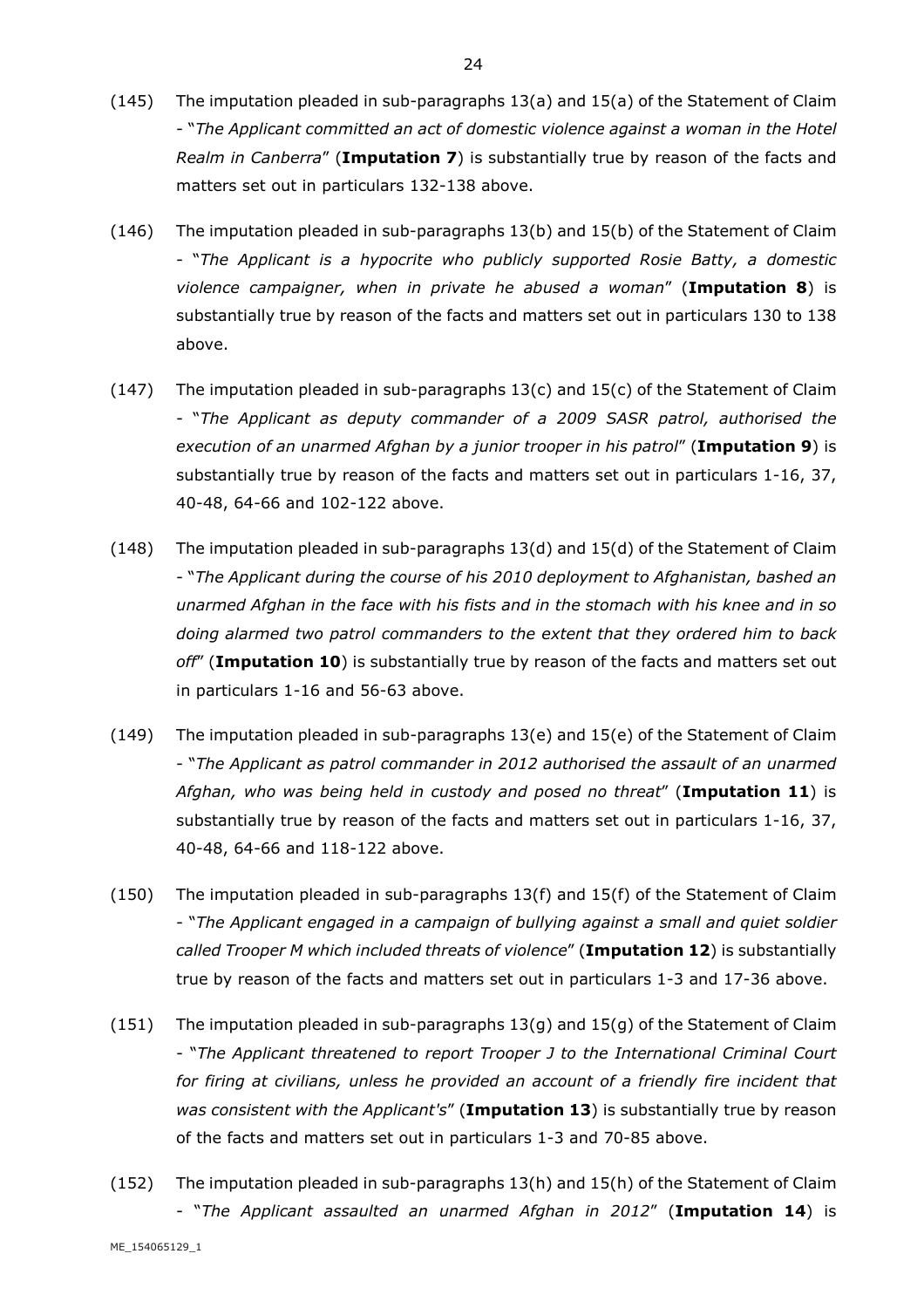Date: 9 October 2018

arttett

Signed by Peter Bartlett Lawyer for the Respondents

This pleading was settled by ATS Dawson SC and Lyndelle Barnett of counsel.